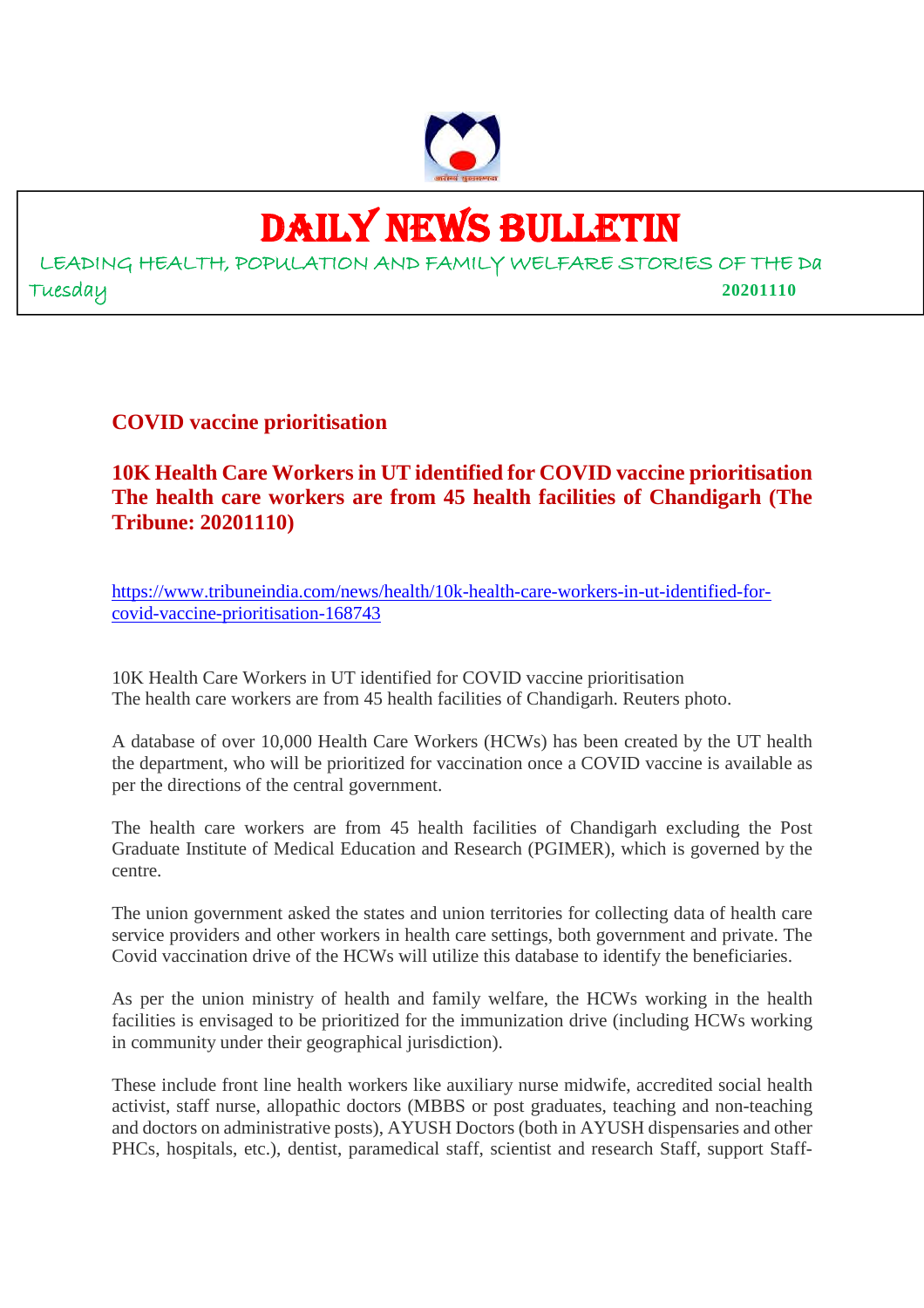dietary staff, sanitation worker, ambulance drivers, security staff, outsource agency staff and other support staff, and clerical & administrative staff in the hospital."

Anticipating that COVID-19 vaccine may soon be available, the Government of India (GoI) is preparing for its introduction in the country so that it can be expeditiously rolled out when available. For this, a National Expert Group on Vaccine Administration for COVID-19 (NEGVAC) has been constituted, which is guiding on prioritization of population groups for vaccination; vaccine inventory management and tracking; monitoring of implementation processes; identification of vaccine delivery platforms, etc.

Vaccine beneficiary management system

COVID-19 Vaccination Beneficiary Management system (CVBMS) is being created as an extension of existing electronic Vaccine Intelligence Network (eVIN) module for individualised tracking of all beneficiaries receiving COVID-19 vaccine. This will require the creation of beneficiary databases within the CVBMS which in turn will streamline the process of tracking them for vaccination.

#### **Testing timeline**

#### **Testing timeline: What's ahead for COVID-19 vaccines (The Tribune: 20201110)**

https://www.tribuneindia.com/news/health/testing-timeline-whats-ahead-for-covid-19 vaccines-168735

Pfizer's surprising news that its COVID-19 vaccine might offer more protection than anticipated — an announcement right after a fraught US presidential election campaign — is raising questions about exactly how the different shots will make it to market.

Pfizer Inc. and the maker of the other leading US vaccine candidate, Moderna Inc., have been cautioning for weeks that the earliest they could seek regulatory approval for wider use of their shots would be late November.

In Britain, AstraZeneca recently said it hoped to prove its own vaccine was effective by year's end.

Late on Monday in a series of tweets President Donald Trump accused the US Food and Drug Administration and Pfizer of waiting until after the election to announce its positive vaccine news. Pfizer did not receive data from independent trial monitors until Sunday, however, and the FDA was not involved in Pfizer's decision to announce its early results.

The hard truth: Science moves at its own pace. While COVID-19 vaccines are being developed at record speeds in hope of ending the pandemic, when they're ready for prime time depends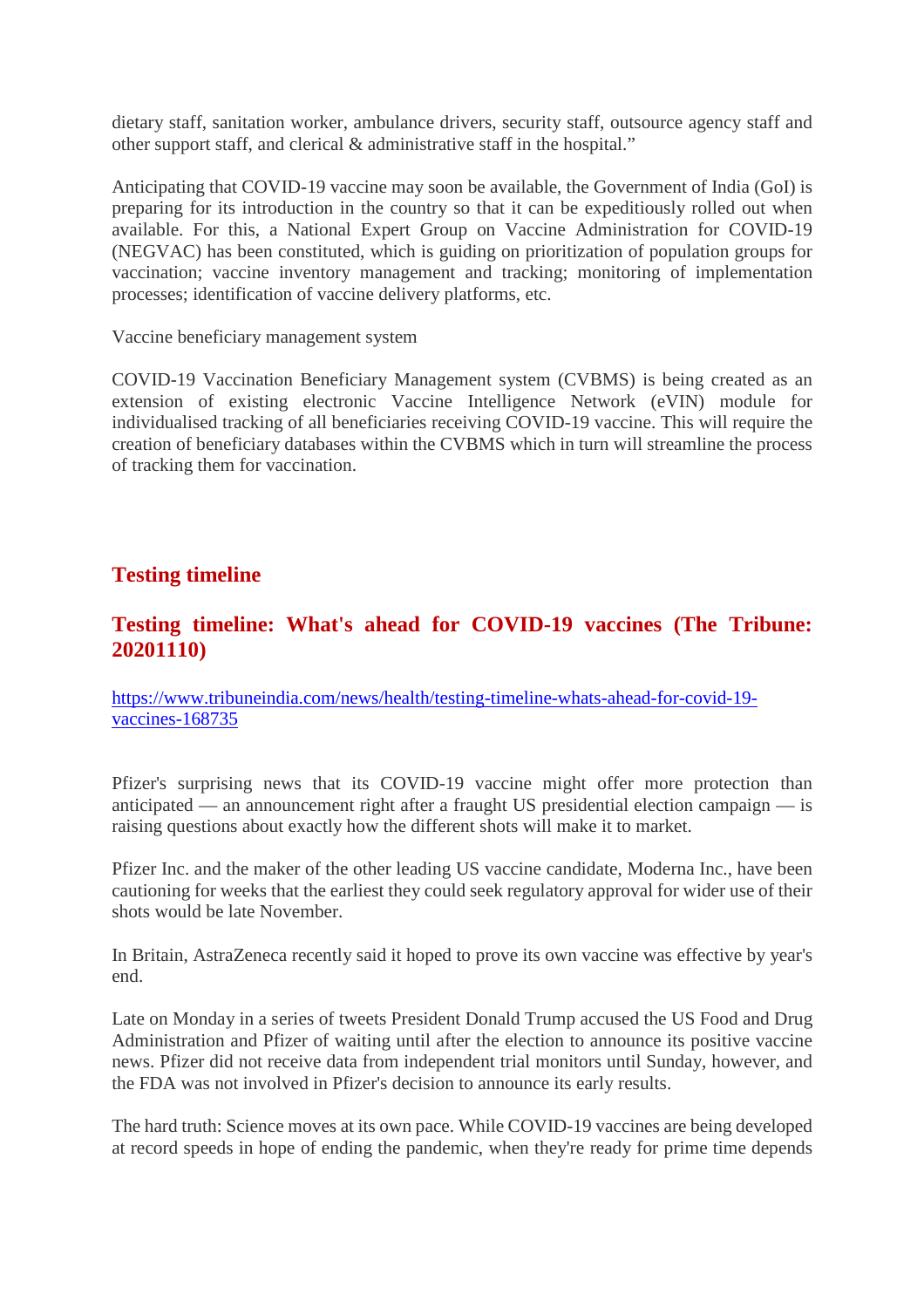on a long list of research steps including how many study volunteers wind up getting the coronavirus — something scientists cannot control.

Here's a look at the process:

How the studies work

Pfizer and its German partner BioNTech have enrolled nearly 44,000 people in final testing of their vaccine. Neither participants, their doctors nor Pfizer know who gets the real vaccine and who gets a dummy shot. They get a second dose about three weeks after the first.

And then another week after the second dose, key tracking begins: Counting anyone who experiences COVID-19 symptoms and tests positive for the virus as participants go about their daily routines, especially in hot spots.

Late-stage testing of other vaccine candidates is similar, varying slightly in the number of volunteers and timing.

How to tell shots work

Every vaccine study is overseen by an independent "data and safety monitoring board," or DSMB. These boards include scientists and statisticians who have no ties to the vaccine makers.

Before a study is complete, only the DSMB has the power to unlock the code of who got real vaccine and who got placebo, and to recommend if the shots are working well enough to stop testing early.

Those boards take sneak peeks at pre-determined times agreed to by the manufacturer and the Food and Drug Administration. The first interim analysis for Pfizer came Sunday.

The company reported its data monitors had counted 94 infections so far -- and that among those initial cases, the vaccine appeared 90 per cent effective.

But the study isn't stopping: To be sure of protection, it's set to run until there are 164 infections. The more COVID-19 cases occur in the trial, the better idea scientists will have of just how protective the shots really are.

Could that sneak peek have come earlier?

Pfizer's initial plans called for evaluating when just 32 infections had been counted. But many scientists warned that was simply too small to draw conclusions about a vaccine needed by billions.

Pfizer said it reconsidered, going back to the FDA for permission to change the plan and do its first interim analysis when there were more cases. By the time Pfizer made the change and caught up with a backlog of virus tests, the DSMB had 94 infections to analyze.

The higher number increases confidence in those still preliminary results, said Dr. Jesse Goodman, a former FDA vaccine scientist now at Georgetown University.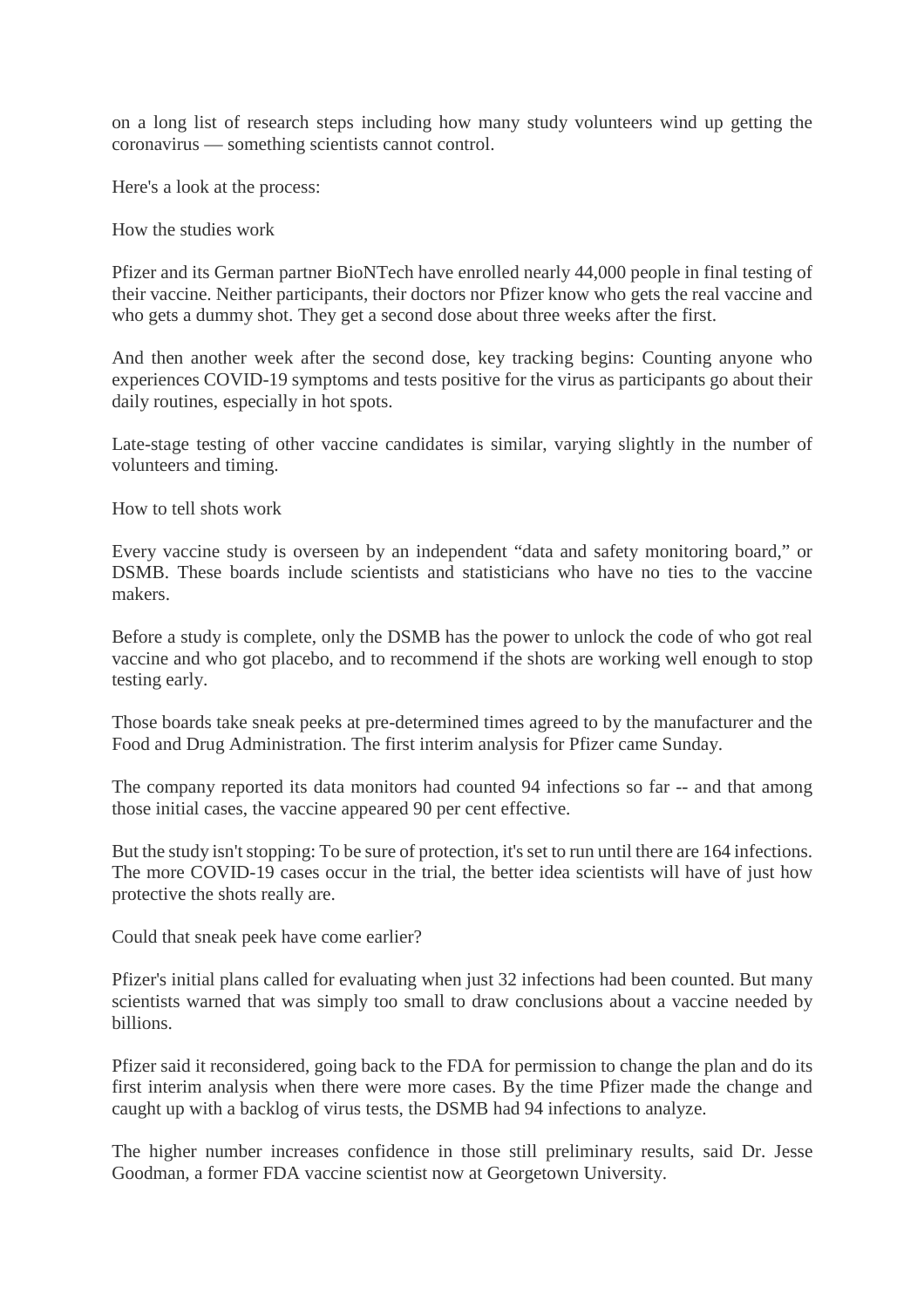Moderna, AstraZeneca and other companies not quite as far along in their final testing all have set slightly different timepoints for when their data monitors will peek at how the shots are working.

Don't forget safety

Safety is the top priority. Monitors also watch for unexpected or serious side effects. Earlier this fall, separate studies of vaccine candidates made by AstraZeneca and Johnson & Johnson were temporarily halted after some participants experienced health problems, delaying the research until safety investigations allowed both to resume.

Pfizer said Monday no serious safety concerns have emerged so far with its vaccine.

But the FDA is requiring that companies track at least half of study volunteers for two months to look for side effects before asking the agency to review their vaccine. That's about when side effects have cropped in studies of other vaccines.

Pfizer and Moderna both expect to reach that safety milestone later in November.

What happens then?

Companies are expected to seek permission for "emergency use" of their vaccines, rather than waiting to fully complete their studies and then seeking traditional approval.

The FDA's scientific advisers will debate each company's study findings in a public meeting before the agency decides.

Manufacturers already have begun stockpiling vaccine doses in anticipation of eventual approval, but the first shots will be in short supply and rationed. And the first people vaccinated will need to undergo extra safety tracking, as the government watches for rare side effects that might crop up when the shots are given to many more people than were in the research studies.

#### **Pfizer vaccine**

#### **Pfizer vaccine '90% effective' in ph-3 trial (The Tribune: 20201110)**

https://www.tribuneindia.com/news/health/pfizer-vaccine-90-effective-in-ph-3-trial-168353

Vials with a sticker reading, 'COVID-19 / Coronavirus vaccine / Injection only' and a medical syringe are seen in front of a displayed Pfizer logo in this illustration taken October 31, 2020.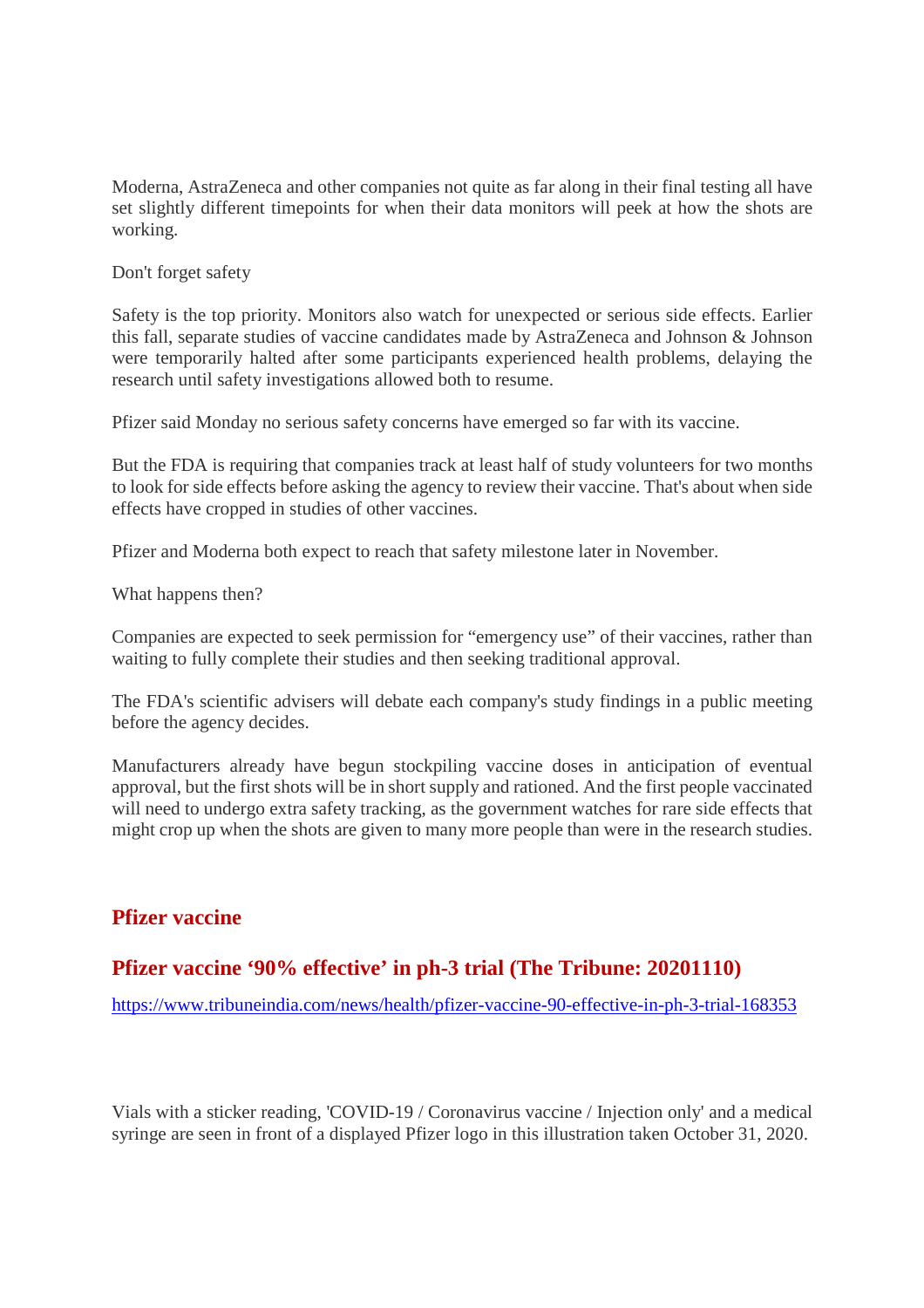Reporting results from early analysis of late-stage phase-3 trials, US pharmaceutical giant Pfizer and its German collaborator BioNTech on Monday said their Covid vaccine candidate was found to be 90 per cent effective in preventing the disease among those without prior infection.

The companies plan emergency use authorisation once the required safety milestone is achieved, expectedly by November third week.

In a joint statement, the collaborators announced success from the first interim efficacy analysis of phase-3 data. The study was done by an independent data monitoring committee.

The protection from the disease was reported at seven days after the second dose and 28 days after the initiation of the vaccination, which consists of a two-dose schedule, said Albert Bourla, Pfizer chairman and CEO.

Ugur Sahin, BioNTech co-founder and CEO, termed it a victory for innovation and science. The phase-3 trial of BNT162b2 began on July 27. Around 43,500 participants have been enrolled to date, of whom 38,955 have received the second dose as on November 8.

2-dose schedule

BNT162b2 reported protection from Covid on seventh day after the second dose and 28 days after initiation of the vaccination (1st dose)

50 million

Doses likely to be produced in 2020; production may touch 1.3 billion doses in 2021

Sputnik updates on social media

Sputnik V manufacturers on Monday said all updates on the Russian vaccine's launch would be shared across all social media platforms — Twitter, Facebook, YouTube and Instagram.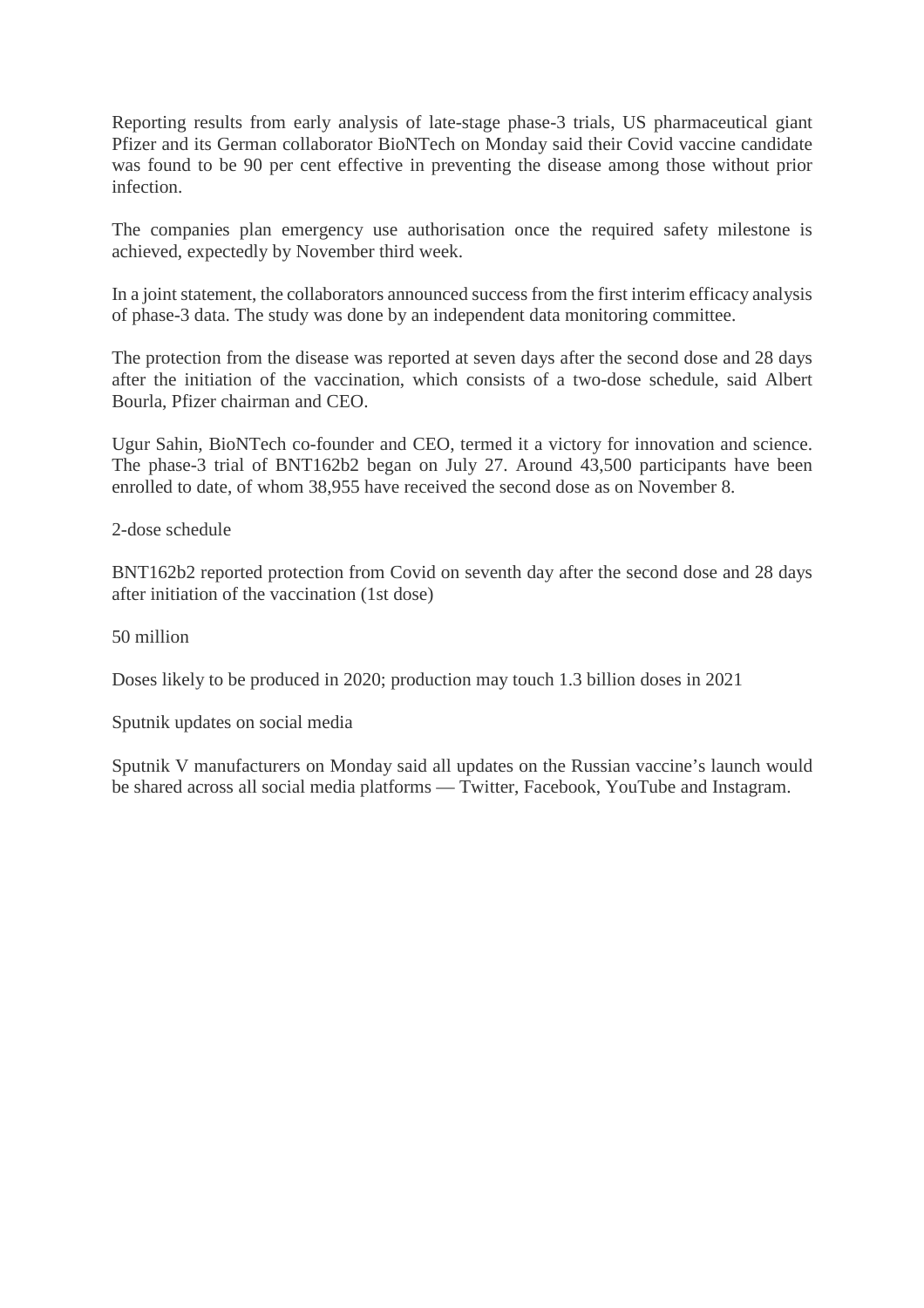

#### **COVID-19 vaccine**

**Q&A: Where are we in the COVID-19 vaccine race? (The Tribune: 20201110)**

https://www.tribuneindia.com/news/health/qa-where-are-we-in-the-covid-19-vaccine-race-168351

Here's everything you want to know about the race for a vaccine

Drugmakers and research centers around the world are working on COVID-19 vaccines, with large global trials of several of the candidates involving tens of thousands of participants well underway.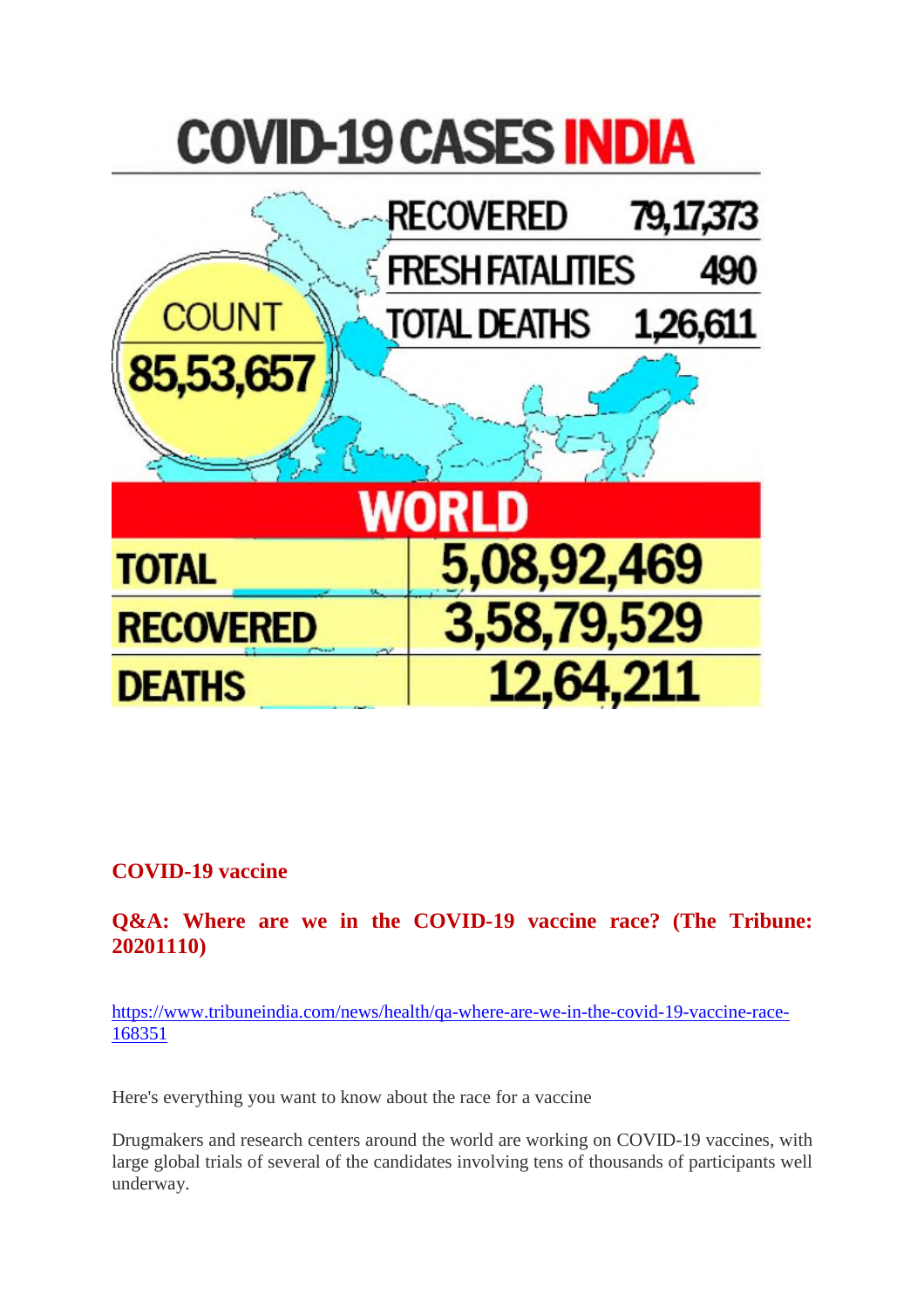The following is what we know about the race to deliver vaccines to help end the coronavirus pandemic that has claimed over 1.25 million lives worldwide:

Who is furthest along?

US drugmaker Pfizer Inc and German partner BioNTech SE are the first to announce data from a late-stage clinical trial.

The next data releases will likely be from US biotech firm Moderna Inc, possibly in November, and from Britain-based AstraZeneca Plc with the University of Oxford in November or December. Johnson & Johnson says it is on track to deliver data this year.

What happens in these trials?

The companies are testing their vaccines against a placebo--- typically saline solution---in healthy volunteers to see if the rate of COVID-19 infection among those who got the vaccine is significantly lower than in those who received the dummy shot.

Why is Pfizer ahead with its data?

The trials rely on subjects becoming naturally infected with the coronavirus, so how long it takes to generate results largely depends on how pervasive the virus is where trials are being conducted. Each drugmaker has targeted a specific number of infections to trigger a first analysis of their data.

AstraZeneca said last week a slowdown in infections during the summer is delaying data analysis for its UK trial.

COVID-19 cases, however, soared in October and early November, setting daily records in the United States and Europe.

How well are the vaccines supposed to work?

The World Health Organization has recommended a minimum standard for effectiveness of at least 50 per cent. The United States and some other regulators are following that guideline-- which means there must be at least twice as many infections among volunteers who received a placebo as among those in the vaccine group. The European Medicines Agency has said it may accept a lower efficacy level.

When will regulators decide on safety and efficacy?

Regulators review vaccines after companies submit applications seeking either emergency use authorization (EUA) or formal approval.

The earliest the US Food and Drug Administration could make a decision is in December because Pfizer/BioNtech and Moderna do not expect to have enough safety data until the second half of November. The FDA has asked companies to watch trial participants for side effects for two months after receiving a final vaccine dose.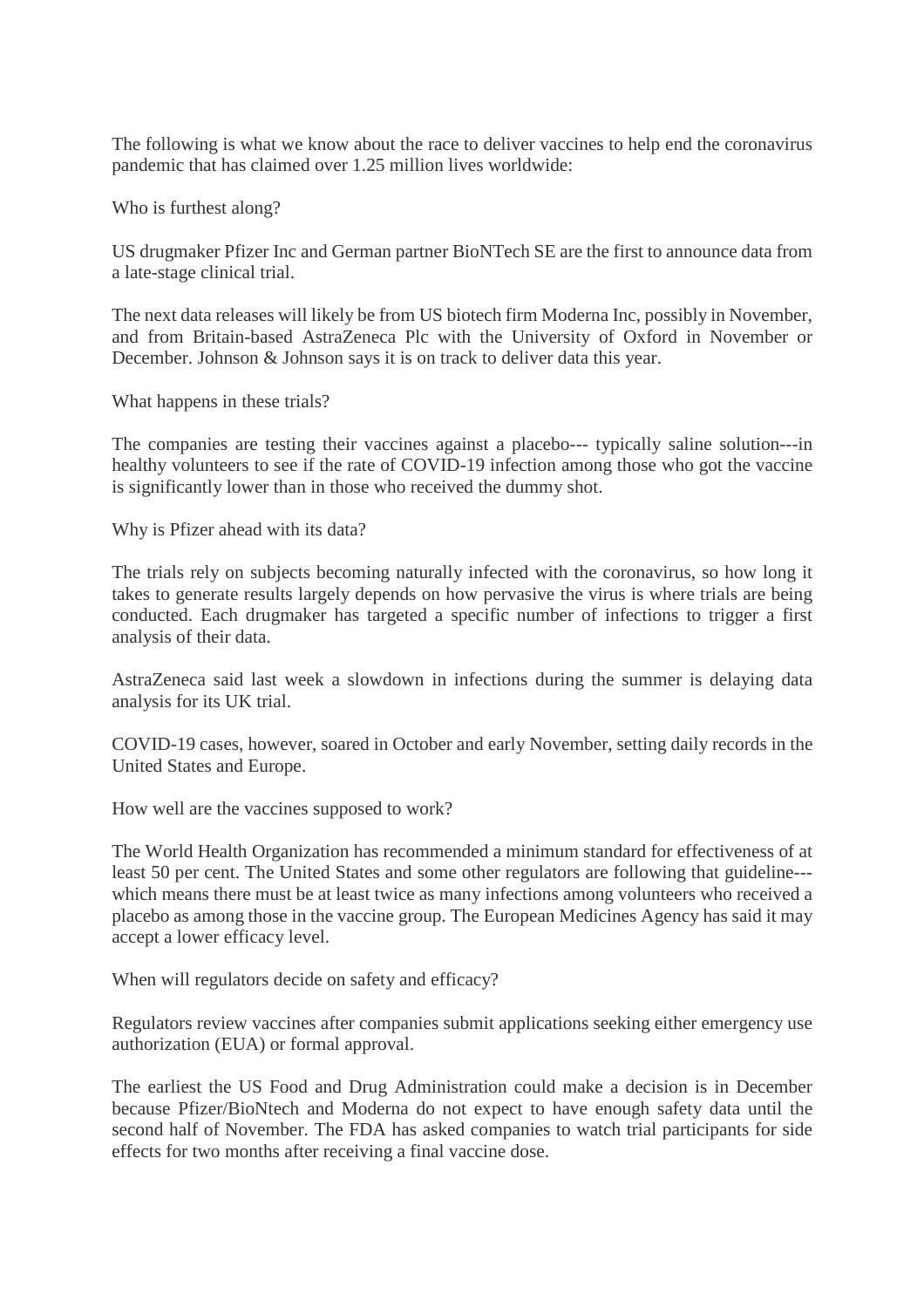Regulators for Europe, the United Kingdom and Canada are considering data on a rolling basis, as it becomes available.

They expect to conduct expedited reviews as well. It is not clear when companies will submit efficacy data to these agencies or when the agencies would make a decision.

Could these be the first widely available coronavirus vaccines?

Yes, although China and Russia are on a similar timeline. China launched an emergency use programme in July aimed at essential workers and others at high risk of infection that has vaccinated hundreds of thousands of people.

At least four vaccines are far along including those from China National Biotec Group (CNBG), CanSino Biologics and Sinovac. Sinovac and CNBG have said to expect early trial data as soon as November.

Russia's Gamaleya Institute has begun a 40,000-person late-stage trial and is expected to have early data in November.

Russia has also given the vaccine to at least hundreds of "high-risk" members of the general population.

#### **Inflammatory bowel disease**

#### **People with inflammatory bowel disease likely to die early (The Tribune: 20201110)**

https://www.tribuneindia.com/news/health/people-with-inflammatory-bowel-disease-likelyto-die-early-168347

People with inflammatory bowel disease likely to die early

Researchers have found that people with inflammatory bowel disease (IBD) are likely to die early.

"The good news is life expectancy has increased in people with IBD, but there is still a gap between people with and without the disease," said study author Eric Benchimol from The Hospital for Sick Children in Canada.

"However, people with IBD suffer from pain, which can negatively affect daily functioning and contribute to decreased health-adjusted life expectancy," Benchimol added.

The study, published in the Canadian Medical Association Journal included 32,818 people living with IBD in 1996 (matched to 163,284 people without IBD), increasing to 83,672 in 2011 (matched to 418,360 non-IBD people).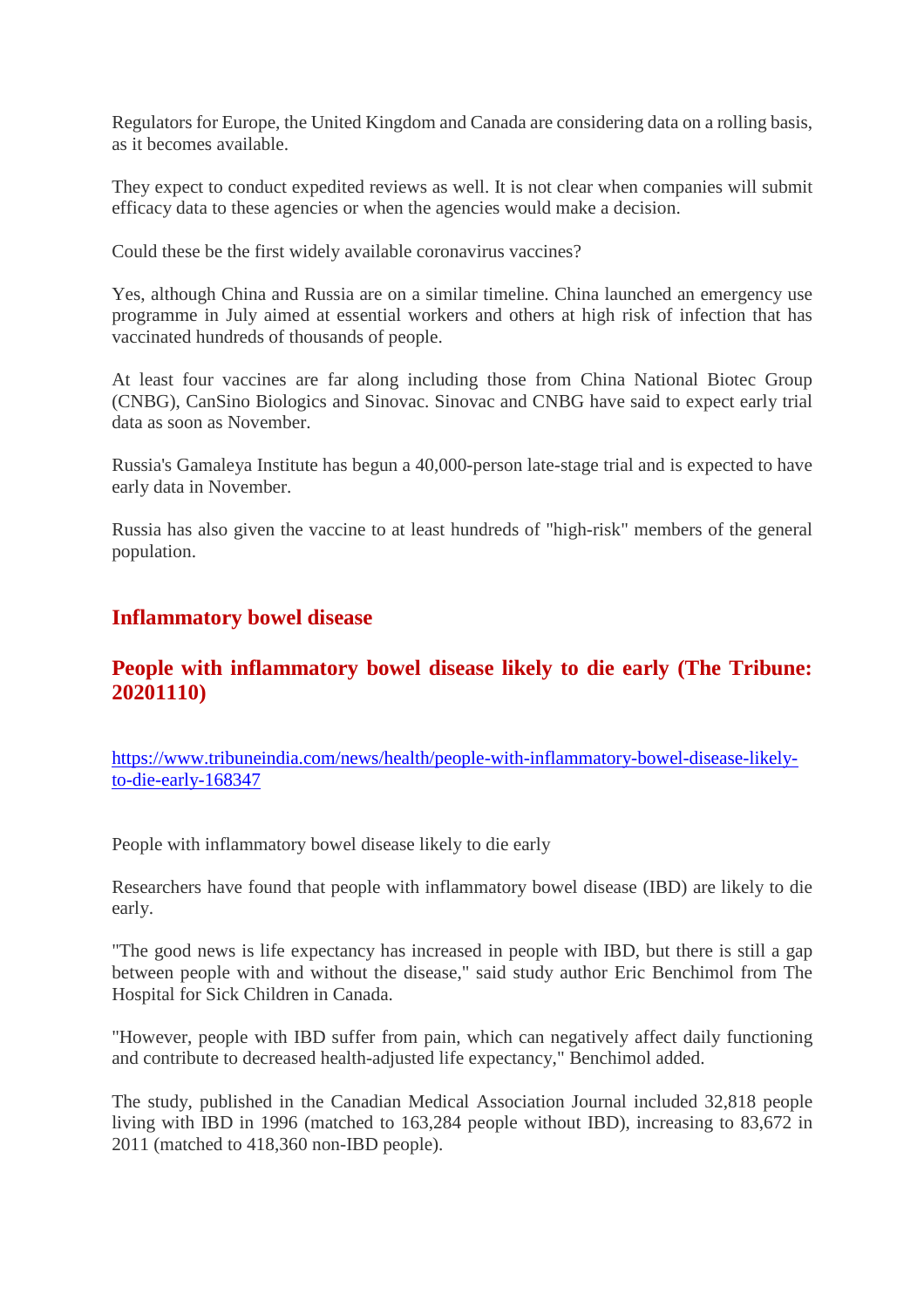In women with IBD, life expectancy increased by almost three years between 1996 (75.5 years) and 2011 (78.4 years).

The findings showed that Life expectancy among men with IBD increased by 3.2 years between 1996 and 2011, from 72.2 years to 75.5 years.

However, people with IBD had a consistently shorter life expectancy than those without IBD. Women with IBD can expect to live between 6.6 years and 8.1 years less than women without IBD.

Men with IBD can expect to live between five years and 6.1 years less than men without IBD.

When measuring health-adjusted life expectancy, a measure of how health-related symptoms and functioning affects both quality of life and life expectancy, the gap between those with and without IBD was even greater.

Women with IBD have a health-adjusted life expectancy that is 9.5 to 13.5 years shorter than women without IBD.

Men with IBD have a health-adjusted life expectancy that is 2.6 to 6.7 years shorter than men without IBD.

"Patients with IBD often experience inflammation beyond the intestinal tract and are more likely to be diagnosed with cancer, heart disease, arthritis and other conditions," the authors wrote.

#### **Immunisation**

#### **India should build COVID-19 vaccine confidence, identify 'hesitancy hotspots', says int'l immunisation expert (The Tribune: 20201110)**

https://www.tribuneindia.com/news/health/india-should%C2%A0build-covid-19-vaccineconfidence-identify-hesitancy-hotspots-says-intl-immunisation-expert-168342

According to a recent global survey, people in 10 out of 15 countries showed growing reluctance about getting vaccinated

India should build COVID-19 vaccine confidence, identify 'hesitancy hotspots', says int'l immunisation expert People throng Dadar market ahead of Diwali in Mumbai. (PTI Photo)

India should identify COVID-19 vaccine "hesitancy hotspots" pockets, where people may be unwilling to receive immunisation for varied reasons, and then build vaccine confidence, says anthropologist and international immunisation expert Heidi J Larson.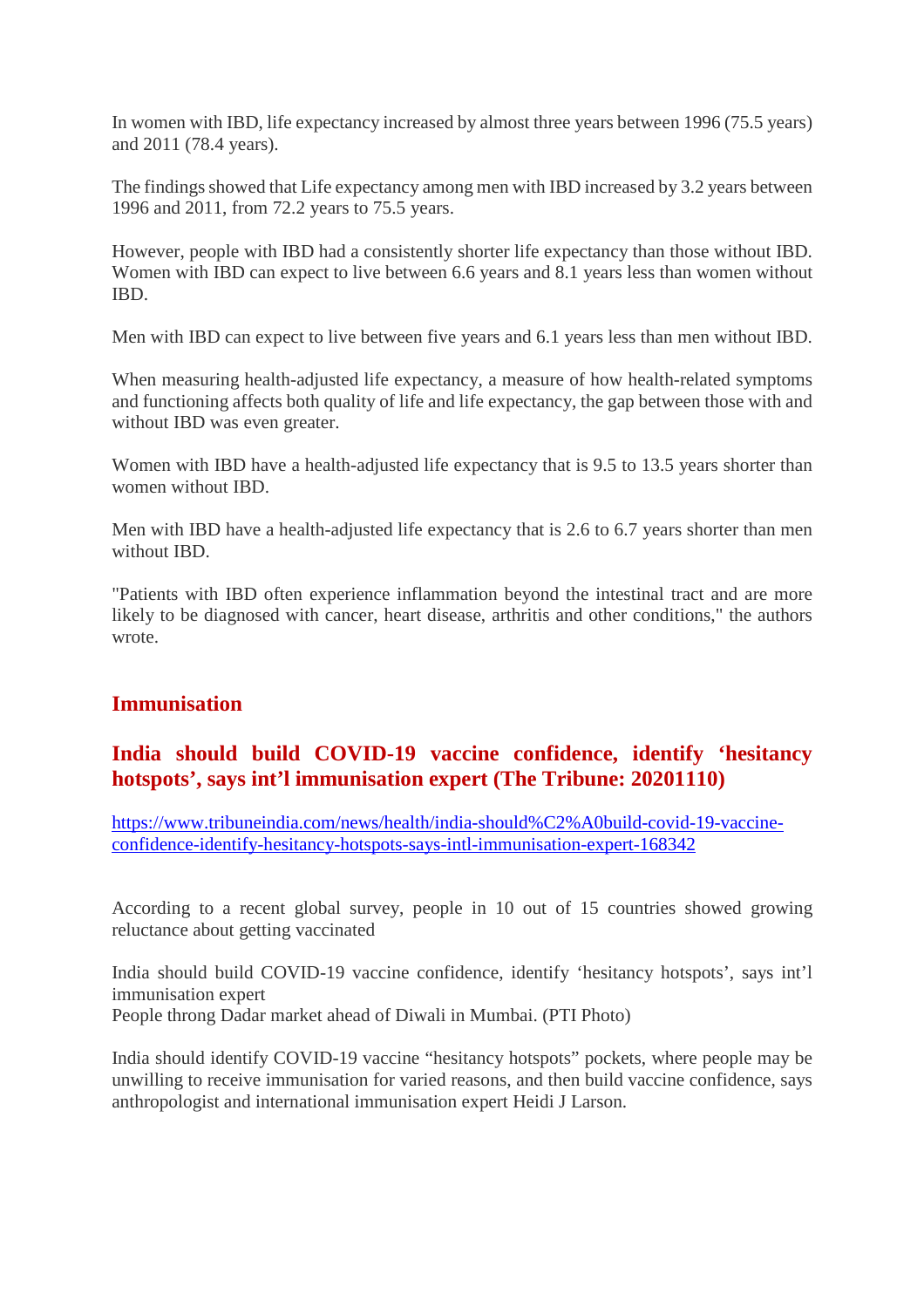Several global surveys were being conducted about public willingness to take a vaccine, said the professor of Anthropology, Risk and Decision Science at the London School of Hygiene and Tropical Medicine.

"... India must identify hesitancy hotspots and then conduct a vaccine confidence survey," Larson, who is also founder-director of the Vaccine Confidence Project research group in London, told PTI in an email interview.

With many vaccine candidates globally in the final phase of human trials, a safe and effective COVID-19 preventive is expected to be approved for production, distribution and acceptance sometime next year.

According to a recent global survey, people in 10 out of 15 countries showed growing reluctance about getting vaccinated. However, Indians are the keenest on getting vaccinated whenever a COVID-19 vaccine is available.

In the World Economic Forum/Ipsos survey of 18,526 adults from 15 countries, 73 per cent said they would get a COVID-19 vaccine if available, down from 77 per cent in August.

In India, the survey found that vaccination intent has remained unchanged at 87 per cent since August, although 34 per cent respondents were worried about side effects while 16 per cent were concerned about fast-moving trials.

According to Larson, there is generalised vaccine hesitancy primarily because of the lack of proper information on the safety and efficacy of any of the possible COVID-19 vaccines. This is due to distrust of governments as well as motives of pharmaceutical companies as they are trying to come out with a vaccine faster than normally done so, she reasoned.

"Some of these concerns are understandable as we currently do not have any final information on the safety and efficacy profiles of whichever vaccine may be approved. Other fears are due to distrust of government more broadly or the motives of vaccine companies to produce vaccines more quickly than normal," she said.

"But these vaccines have been able to be developed and tested more quickly because of new technologies. These are not old processes that have been short-cut, they are new processes," she further noted.

According to the anthropologist, certain communities, such as the Muslims, also have issues due to the presence of gelatine, which is derived from pork.

"There are religious issues. Such as some Muslims concerned that some vaccines are not halal because they have gelatine which is derived from pork… Although most Muslims agree that vaccines are important to save lives and if there is no alternative, they will accept the very a small amount of gelatine in some vaccines," she said.

On what could be the solution to clear such hesitation, she said: "The most important thing is to understand why people refuse vaccines, only then can you know what the issue is and how to address it."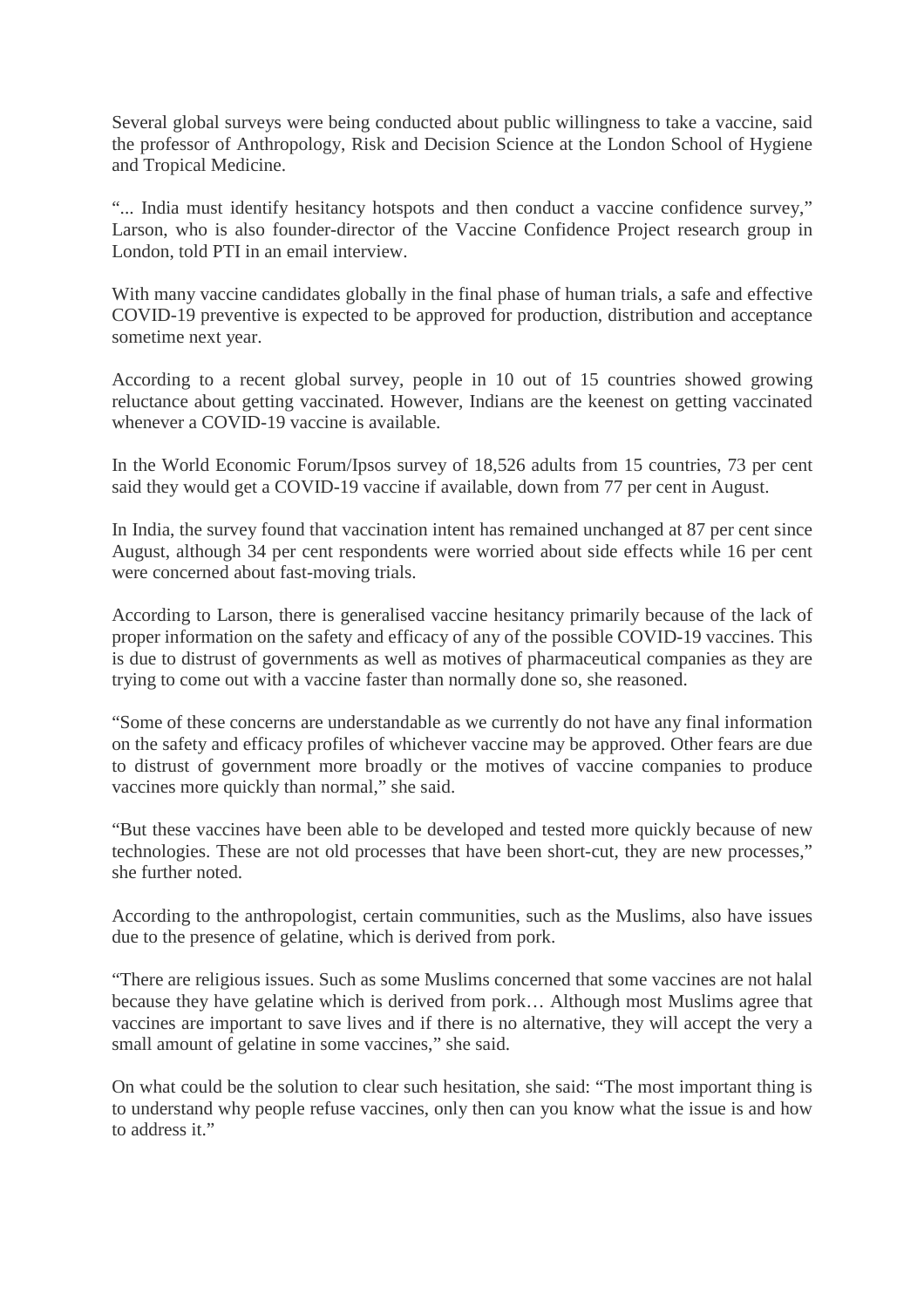Larson, who earlier headed the Global Immunisation Communication at UNICEF, noted that "political polarisation, religious extremism and misinformation on the internet and through other media such as radio, newspapers and person-to-person discussions" were a problem for vaccine confidence.

"It is important to get accurate information out to the public but some of these issues are not about information, they are about emotions and beliefs which are much more difficult to change," she said.

Larson described the COVID-19 pandemic as a "global health crisis" which can "cause long term problems for individuals".

Asked whether the invention of a COVID vaccine will be able to eradicate the disease, Larson said, "We are unlikely to eradicate COVID-19 for a very long time, if at all."

However, she is hopeful that everyone will be vaccinated by the end of 2021 and suggests that healthcare professionals and frontline workers should be immunised first as they are most at risk.

They were also at risk of spreading it to others, she added.

"As there are likely not to be enough vaccines for everyone in the world at the same time, there will need to be a decision on who gets the vaccines first," Larson said.

After healthcare workers, older people should be administered the new vaccine for COVID-19.

India's Union Health Minister Dr Harsh Vardhan had in early October stated the Centre was planning to vaccinate about 25 crore people against novel coronavirus by July next year.

Vardhan had also said priority would be given to health workers engaged in COVID-19 management in getting inoculated and asserted that the Centre would ensure fair and equitable distribution of vaccines, once they were ready. PTI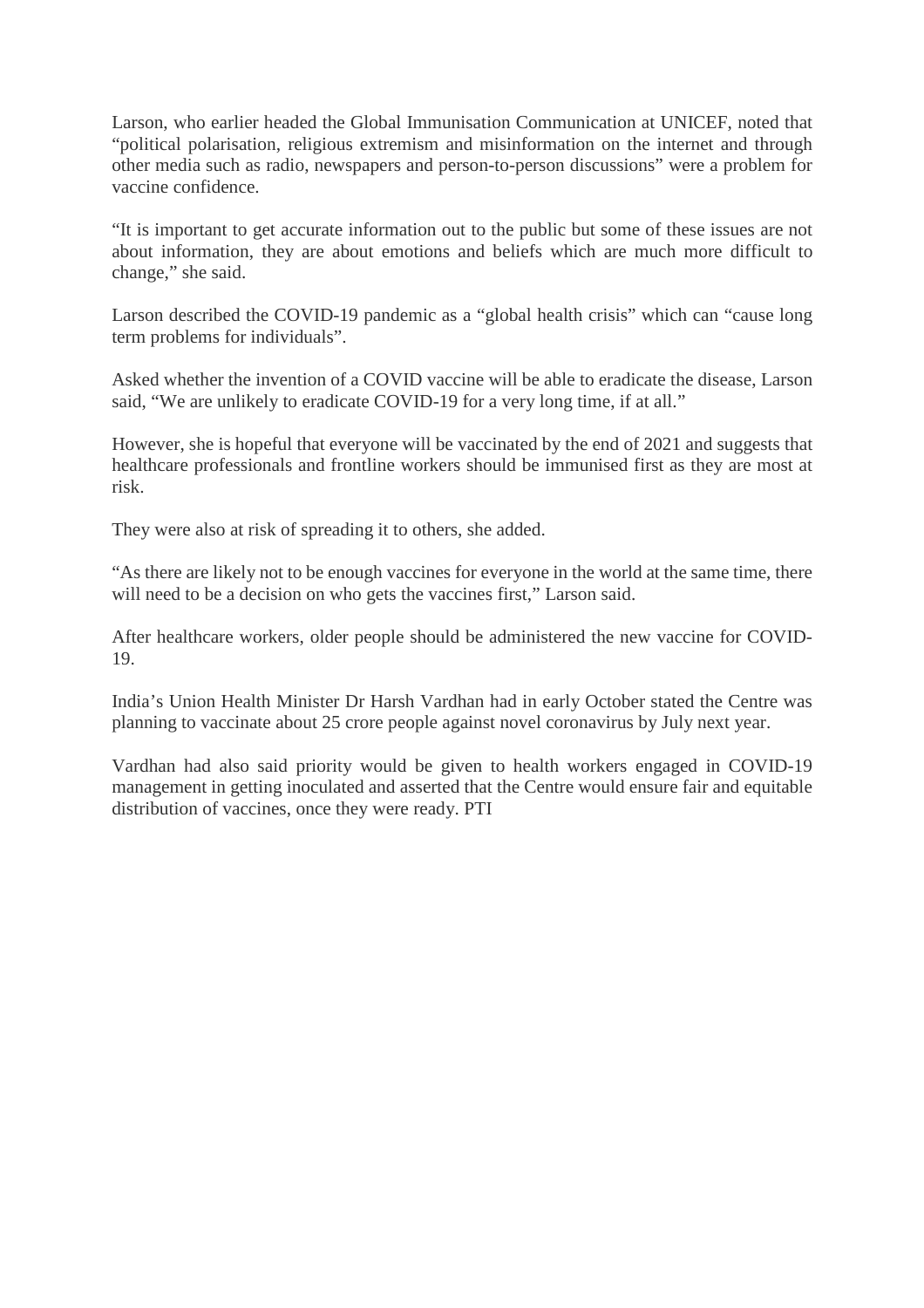#### **Covid-19: What you need to know today (Hindustan Times: 20201110)**

https://epaper.hindustantimes.com/Home/ArticleView

The big news of Monday is, of course, on Page 1 of this paper -- on the Pfizer-BioNTech mRNA vaccine being at least 90% effective in preventing Covid-19 according to the first interim analysis of late stage trail data. Pfizer's CEO termed it a "great day for science and humanity," and history may well prove him right, although there are still a few hurdles the vaccine has to clear. If it does that, it may well be available by the end of the year (See front page).

But this column isn't about vaccines; it is about spillovers.

David Quammen's 2012 book, Spillover: Animal Infections and the Next Human Pandemic, and the chapter on AIDS from it, later published as a separate book, The Chimp and the River: How AIDS Emerged from an African Forest, are among the best reads on zoonotic diseases. A spillover is an infection that originates in a non-human species but spills over into humans. In the case of AIDS, as Quammen chronicles, everything began with one "bloody encounter" between a Cameroonian hunter and an infected chimpanzee. In the case of Mers (Middle Eastern Respiratory Syndrome), a camel figures somewhere in the chain. And in the case of Sars, the virus was traced back to civets (hunted for meat), and further back to a species of horseshoe bats. Sars-CoV2, the virus behind the coronavirus disease (Covid-19), is believed to have jumped from horseshoe bats, perhaps to an intermediary (pangolins are likely candidates), and then to humans, although this chain is still being investigated.

Spillovers are far more common than people think (to be fair, many of the zoonotic pathogens are common ones such as Salmonella), although there are times when a new virus emerges. The virus behind AIDS was new. As were those responsible for Sars, Mers, and Ebola. And, more recently, Covid-19. These are so-called black swan events that result in nightmarish scenarios – and, unfortunately, given indiscriminate commercial farming of animals for meat or fur, and rampant deforestation and hunting (the consumption of bushmeat is widely believed to be behind Ebola), they are becoming far more common than the generic term used to describe them would suggest.

There's been a lot of interest in spillovers in recent days because of minks in Denmark. Minks are small carnivorous mammals that belong to the same family as weasels, otters, ferrets, and wolverines (Mustelidae). In Dispatch 151 on September 7, I wrote about Netherlands deciding to close its mink farms by next March ahead of a planned 2024 deadline following research by the Erasmus Medical Centre, Rotterdam, that showed workers in mink farms (the animals are farmed for fur) were infected by other workers, who passed on the infection to more workers, suggesting that the virus was anthropozoonotic (capable of jumping from humans to animals), apart from being zoonotic (capable of jumping from animals to humans) in the case of minks.

Last week, Denmark announced that it is culling the entire mink population of its farms – around 17 million – citing mutations in the virus as it jumped from humans to minks, and then back. Worryingly (and scarily), the country's environment ministry said in a statement that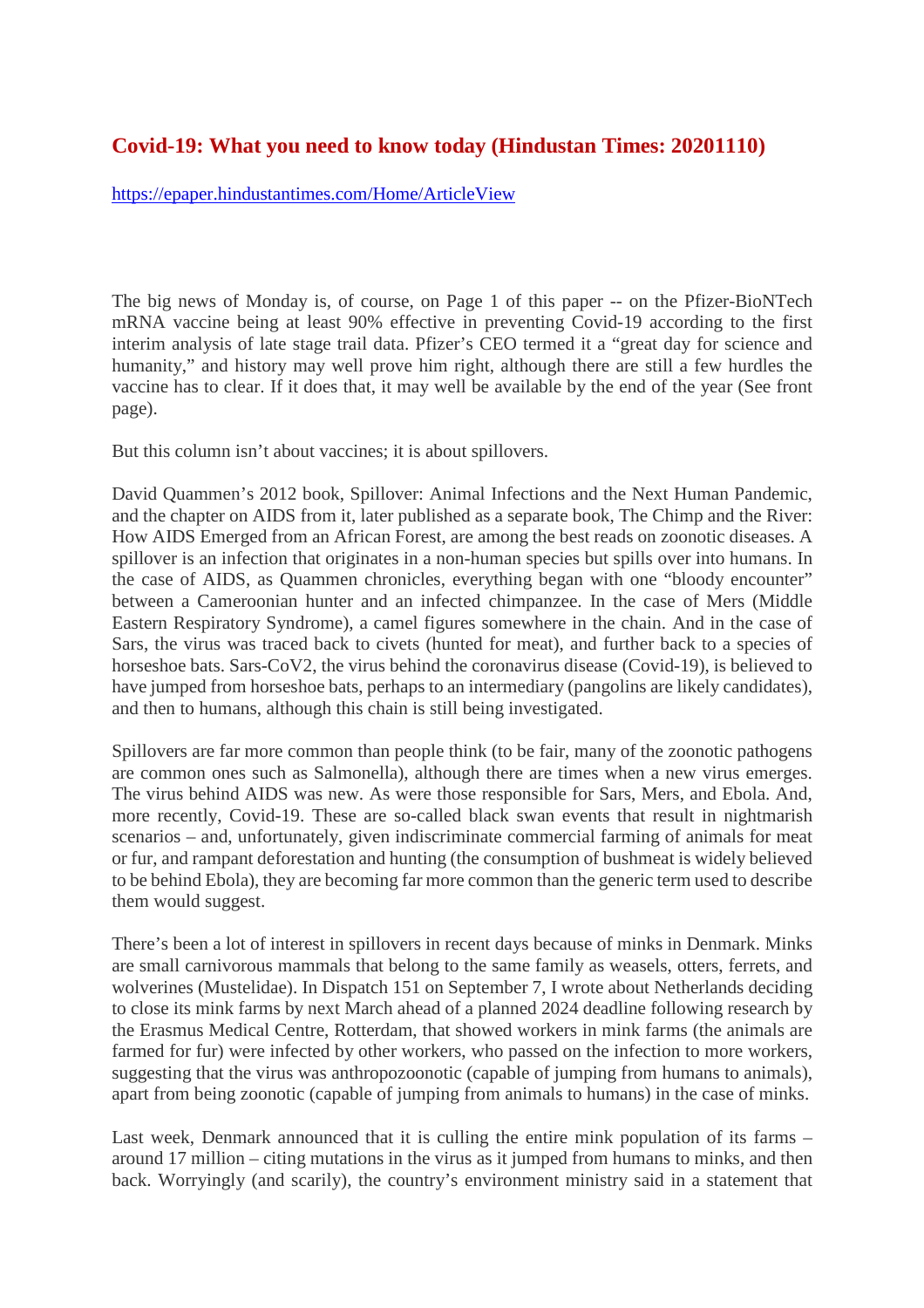state health authorities "have now found a mutation in tests from five mink farms in Northern Jutland and in tests from 12 persons, and testing shows that the potential vaccines would not work effectively on this mutated virus".

The statement also clarified that "there is no evidence that those people infected with this mutation experience a more serious disease". Denmark has already started sharing the results of its genomic sequencing of the mutated virus on scientific databases, and more research is needed to understand and confirm the effect the mutation has on the infectivity of the virus, the severity of the disease, and the response to vaccines under development.

This is the year that proved Murphy's Law beyond doubt, so how worried should we be? The opinion of most experts is: not much (although they'd like to see more data); many think the link Denmark makes about the mutation and the effectiveness of vaccines may not be backed by research. It's not uncommon for viruses to jump from humans to animals. And Sars-CoV2 is no longer a strange virus whose effect on the human body is unknown.

Still, it is 2020.

#### **Coviid Cases (The Asian Age: 20201110)**

http://onlineepaper.asianage.com/articledetailpage.aspx?id=15215618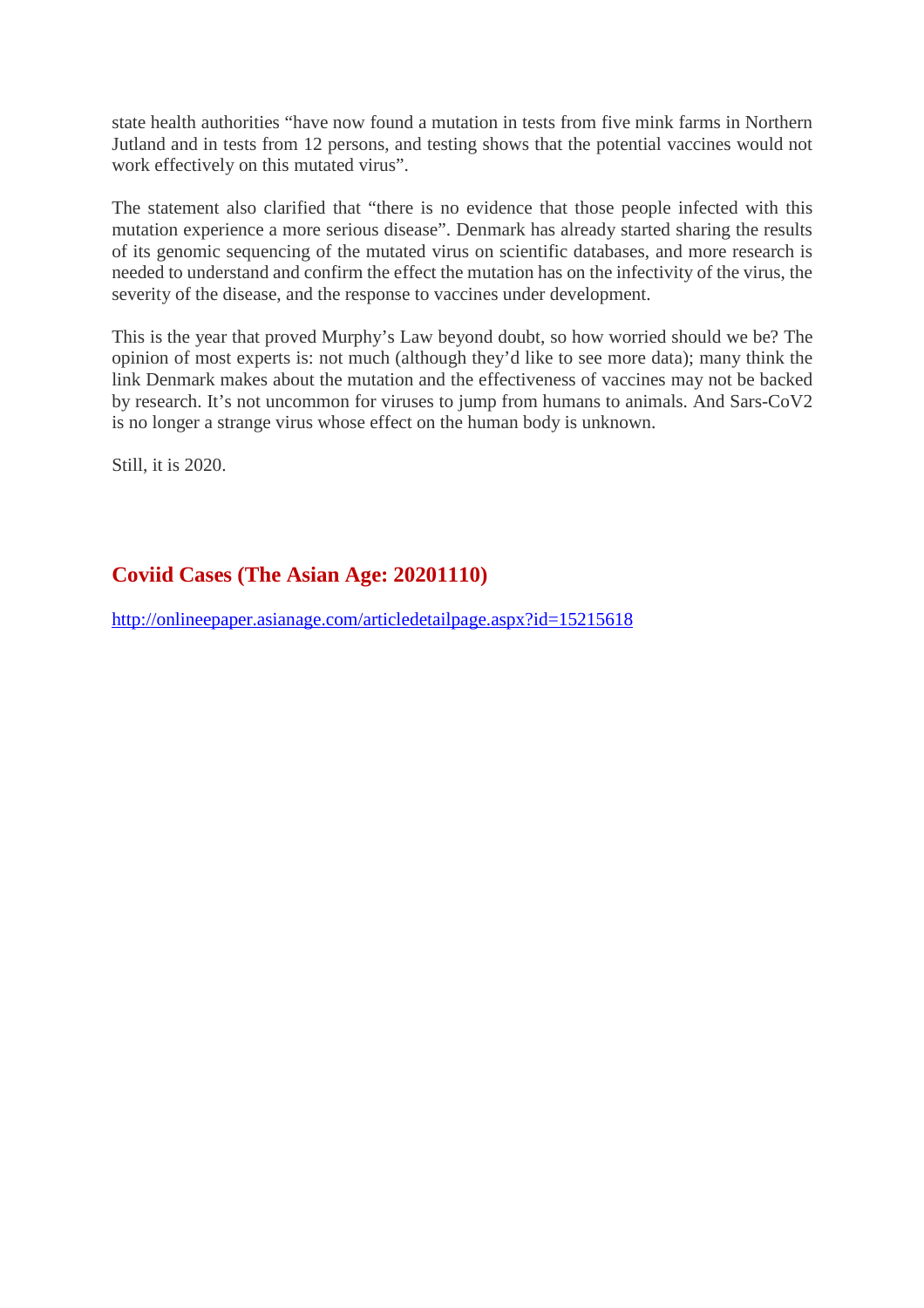# Delhi and Kerala highest contributors to Covid cases

India sees 45,903 new cases, 490 deaths in 24 hours

#### **AGE CORRESPONDENTS NEW**

DELHI/GUWAHATI/RAIPUR/ THIRUVANATHAPURAM/ BHUBANESHWAR/BENGALU RU, NOV. 9

As India prepares to face a harsh winter, Delhi and Kerala are bracing to deal with a harsher Covid season as fresh cases in these two continue to rise alarmingly. West Bengal and<br>Haryana too have started reporting higher cases even as Maharashtra and Telangana have some<br>relief with lowering of new detections. India on Monday had 85.54 lakh total cases out of which 45. 903 were detected in the last 24 hours. The total number of deaths is 1,26, 611 with 490 new fatalities in the last 24 hours.

Delhi recorded over 70 fatalities due to Covid for the third consecutive day on Monday, taking the<br>death toll to 7,060, while 5,023 fresh cases pushed the infection tally to over<br>4.4 lakh, a health department bulletin said.

With over 7,000 fresh cases now. Delhi is the new Covid epicentre of the country and Kerala, with close to 6,000 new daily cases, not far behind.<br>Delhi chief minister said the national capital is going through the 'third<br>wave' and it is estimated that the city may have about 10,000-15,000 cases daily by December end and early January. In Delhi, the number of patients under home isolation has seen a 50 per cent increase in the last two weeks,



A health worker collects swab samples for the Covid test in New Delhi on Monday.  $-DTI$ 

while the containment zones have increased by over 32 per cent.

Meanwhile. Kerala recorded 3,593 new Covid cases on Monday, pushing the caseload to 4,89,702,<br>while the toll climbed to 1.714 with new 22 fatalities. Health minister K.K. Shailaia said.

With close to 6,000 new cases, Kerala has been witnessing a big wave 4again with the arrival of non-<br>resident Keralites from abroad. With contact cases increasing alarmingly, the test positivity rate in<br>Kerala touched an all-time high of 17.32 per cent in October which was the highest in the country when the national rate was 5.93 per cent. Similarly, the growth of Covid positive cases in Kerala was 2.8 per cent compared to the national average of 0.9 per cent, taking the state beyond Maharashtra. At present, over 3.16 lakh people are under observation including 2.96 lakh under home/institutional quarantine. The state recorded the highest single-day spike so far on October 10 with 11, 755 cases.

Madhya Pradesh, after witnessing a steady decline in cases for the past 38 days, has once again started recording a rise in fresh cases since November 2. The state had recorded the biggest oneday fresh cases of Covid-19 (2202) in the 3rd week of September and the lowest one-day new cases (632) in the last week of October. On November 8, 891 fresh cases were reported taking the tally of Covid-19 cases in the state. The active cases which witnessed a steady decline for the last 38 days till November 6 (7766) have also begun increasing since  $(7928).$ November 8 Similarly, the positivity<br>rate which had peaked to 10.25 per cent in April-May. had declined to 2.1 per cent in the last week of has again October. increased to 3.1 per cent on November 8.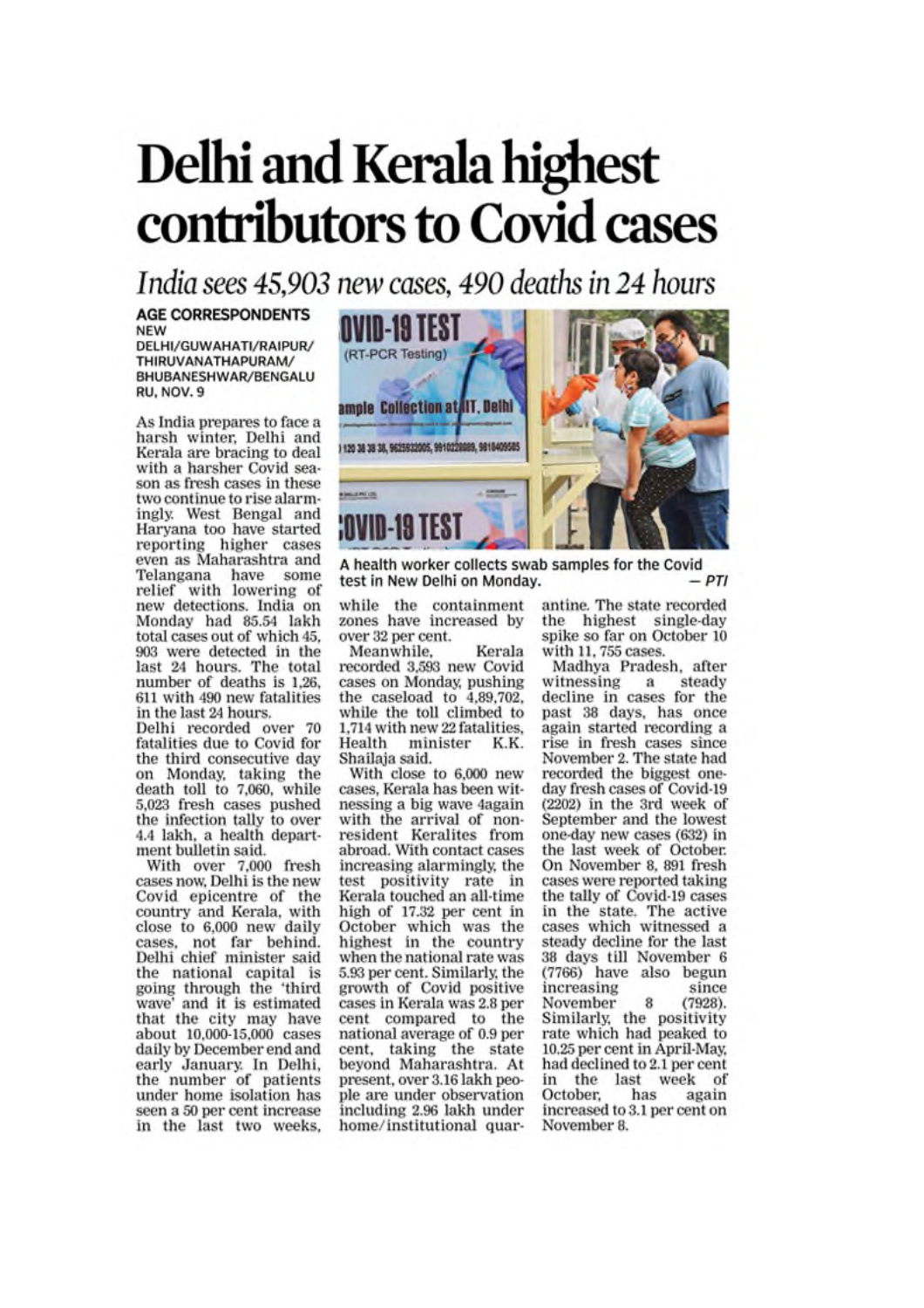#### **Smoking**

#### **E-cigs may be 'gateway' to cigarettes for teens: Study (New Kerala: 20201110)**

#### https://www.newkerala.com/news/2020/196143.htm

Researchers have revealed that e-cigarette use is associated with a higher risk of cigarette smoking among adolescents who had no prior intention of taking up conventional smoking. The study, published in the journal Pediatrics, found that e-cigarettes can predispose adolescents to cigarette smoking, even when they have no prior intentions to do so.

"Research is showing us that adolescent e-cigarette users who progress to cigarette smoking are not simply those who would have ended up smoking cigarette anyway," said study author Olusegun Owotomo from the Children's National Hospital in the US.

In one of the first theory-guided nationally representative studies to identify which adolescent e-cigarette users are at most risk of progressing to cigarette smoking, researchers looked at data of more than 8,000 adolescents, ages 12-17, who had never smoked.

The data was collected by the Population Assessment of Tobacco and Health (PATH) study, an NIH and FDA collaborative nationally representative prospective cohort study of tobacco use, from 2014-2016.

Among adolescents who did not intend to smoke cigarettes in the future, those who used ecigarettes were more than four times more likely to start smoking cigarettes one year later compared to those who did not use e-cigarettes.

E-cigarette use constitutes a relatively new risk factor for nicotine use disorder among US adolescents.

Previous studies found that 28 per cent of high school students and 11 per cent of middle school students were current e-cigarette users.

With the recent emergence of newer and potentially highly addictive e-cigarette products, adolescents who use e-cigarettes are at increased risk of developing nicotine use disorder and progressing to smoke conventional cigarettes.

"Abstinence from e-cigarettes can protect teens from becoming future smokers and should be framed as a smoking prevention strategy by all concerned stakeholders," Owotomo noted.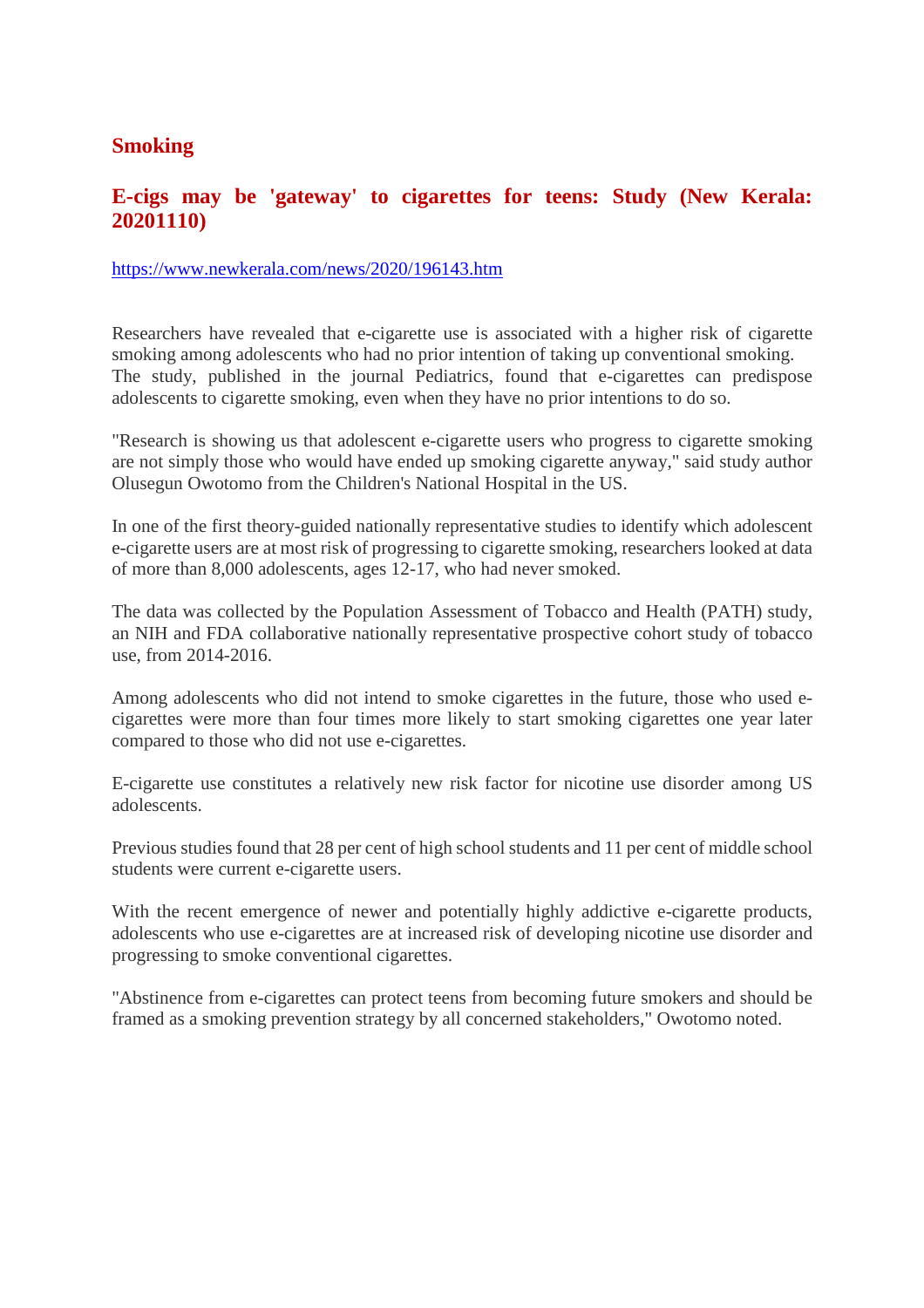#### **Cardiovascular**

#### **Food insecurity linked to higher cardiovascular death risk (New Kerala: 20201110)**

#### **https://www.newkerala.com/news/2020/195979.htm**

Increasing rates of food insecurity are independently associated with an increase in cardiovascular death rates among adults between the ages of 20 and 64, say researchers. According to the study, about 10 per cent of adults in the US are considered food insecure, meaning they lack immediate access to fresh, healthy and affordable food.

In addition, the stress from not knowing where their next meal will come from or regularly consuming cheap, processed foods may have an adverse impact on cardiovascular health.

"This research shows food insecurity, which is a particular type of economic distress, is associated with cardiovascular disease," study author Sameed Khatana from University of Pennsylvania in the US.

"It illustrates that cardiovascular health is tied to many things," Khatana added.

Researchers accessed county-level data on cardiovascular death rates and food insecurity rates that occurred from 2011 to 2017, among adults age 20 to 64, and those 65 years old and older.

In their analysis, researchers examined cardiovascular mortality trends in the US by average annual percent change in food insecurity.

They assessed the relationship between changes in food insecurity and cardiovascular death rates, after adjusting for variables including changes in demographics, employment, poverty, income, health insurance and other factors already known to affect cardiovascular risk.

Overall, food insecurity rates for the entire country declined significantly (from 14.7 per cent to 13.3 per cent) between 2011 and 2017.

The level in which food insecurity changes was a significant predictor of death for people between the ages of 20 and 64.

The findings showed that cardiovascular death rates remained much higher among the elderly than younger people.

According to the researchers, for every one per cent increase in food insecurity, there was a similar increase in cardiovascular mortality among non-elderly adults.

The study is scheduled to be presented at the American Heart Association's Scientific Sessions 202, virtually from November 13-17.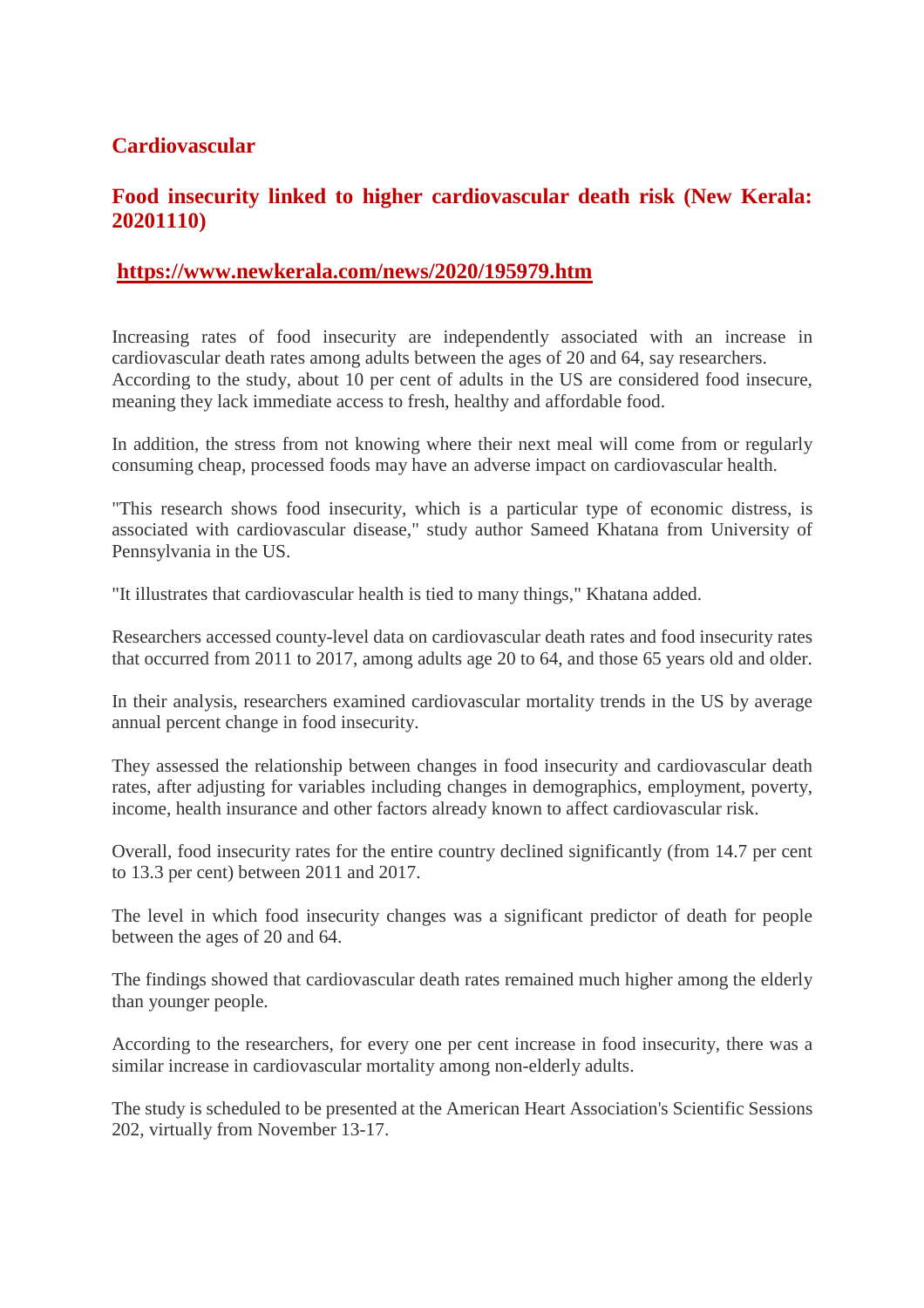#### **Health literacy**

#### **Study examines health literacy, shared decision-making in prostate cancer screening (New Kerala: 20201110)**

#### https://www.newkerala.com/news/2020/195892.htm

New research examines the dynamics between men's health literacy, their discussions with their doctors, and their decisions on whether to get tested for prostate-specific antigen (PSA), a potential marker of prostate cancer.

The findings have been published early online in CANCER, a peer-reviewed journal of the American Cancer Society (ACS).

Controversy exists over PSA testing for prostate cancer because it may lead to overdiagnosis and subsequent over-treatment. In 2012, guidelines recommended against PSA screening for all men, but the most recent guidelines from 2017 state that for men between the ages of 55 to 69 years, physicians and patients should have meaningful discussions concerning PSA screening's advantages and disadvantages so as to make choices based on shared decisionmaking.

This approach depends on both physicians' ability to clearly and accurately explain relatively complex clinical concepts and engage patients in the process, as well as on patients' ability to understand the information provided. In this respect, health literacy, or the degree to which individuals have the capacity to understand health information and services to make appropriate health decisions, is important.

To better understand the effect of health literacy and shared decision-making on patients' likelihood of undergoing PSA screening, investigators examined 2016 data from the Behavioral Risk Factor Surveillance System, an annual health survey of a random sample of US adults. The analysis included information representing more than 12 million men aged 50 years or older who reported their last year's PSA screening status.

Higher health literacy was associated with higher rates of PSA screening, a surprising result given the 2012 guidelines' recommendation against screening. This finding suggests that men with the highest health literacy may request to undergo PSA testing despite knowledge of the recommendations, or that physicians may be more likely to offer PSA screening to patients with higher health literacy compared with other patients.

The researchers also identified a dynamic interplay between health literacy and shared decision-making. Specifically, in the presence of shared decision-making, patients with higher health literacy were less likely to undergo PSA screening compared with patients with low health literacy.

"This finding should inform the creation and promulgation of shared decision-making guidelines and interventions, specifically when considering patients with low health literacy," said lead author David-Dan Nguyen, MPH, a research fellow at the Center for Surgery and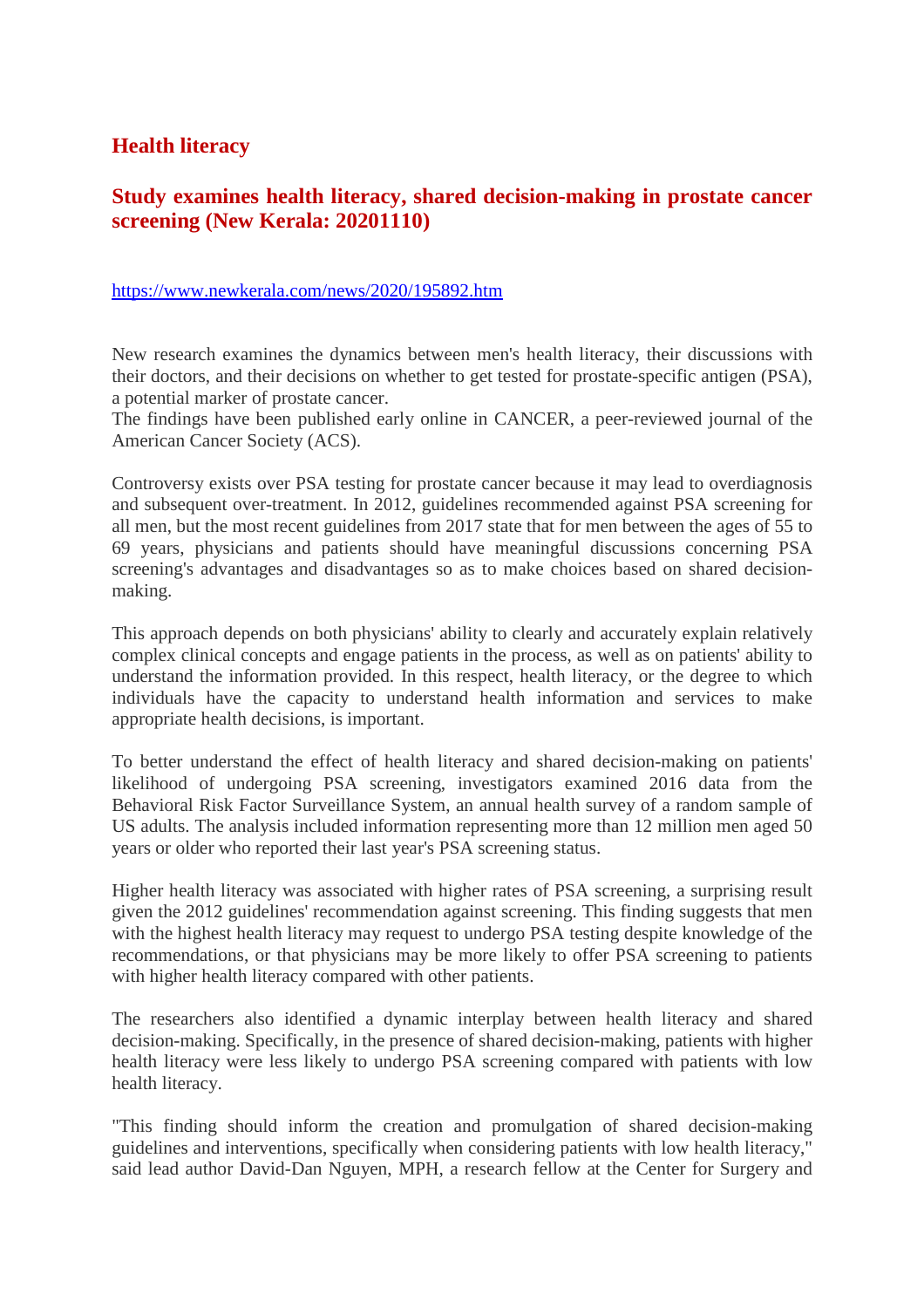Public Health (a joint initiative of the Brigham and Women's Hospital and Harvard T.H. Chan School of Public Health), under the supervision of Dr Jesse Sammon, DO, an assistant professor at Tufts University School of Medicine. Nguyen noted that physicians may also need guidance in assessing patients' health literacy. "Providers consistently overestimated patients' health literacy, and this poor accuracy may diminish the providers' ability to successfully personalize communication with patients and engage them in shared decision-making, especially for patients with the lowest levels of health literacy," he said.

An accompanying editorial notes that the study provides important information on the relationship between health literacy, shared decision-making, and PSA screening, and notes the findings offer less insight for the character of this dynamic in the general population. "Further prospective investigation into how best to educate and empower vulnerable populations with lower health literacy to make informed decisions is required in order to design effective interventions to improve PSA screening in populations at greatest risk," the authors wrote.

#### **Food and Nutrition**

#### **Pretty food may seem healthier to consumers, finds study (New Kerala: 20201110)**

https://www.newkerala.com/news/2020/195561.htm

A new paper explores whether attractive food might seem healthier to consumers. The study forthcoming in the Journal of Marketing is titled "Pretty Healthy Food How and When Aesthetics Enhance Perceived Healthiness" and is authored by Linda Hagen.

Consumers see almost 7,000 food and restaurant advertisements per year, with the vast majority touting fast food. In marketing materials, food is extensively styled to look especially pretty. Imagine the beautiful pizza you might see on a billboard -- a perfect circle of crust with flawlessly allocated pepperoni and melted cheese. Advertisers clearly aim to make the food more appetizing. But do pretty aesthetics have other, potentially problematic, effects on your impressions of food?

On one hand, beautiful aesthetics are closely associated with pleasure and indulgence. Looking at beautiful art and people activates the brain's reward centre and observing beauty is inherently gratifying. This link with pleasure might make pretty food seem unhealthy because people tend to view pleasure and usefulness as mutually exclusive. For instance, many people have the general intuition that food is either tasty or healthy, but not both.

On the other hand, a specific type of aesthetics called "classical" aesthetics is characterized by the ideal patterns found in nature. For instance, a key classical aesthetic feature is symmetry, which is also extremely common in nature. Another prominent classical aesthetic feature involves order and systematic patterns, which, again, are ubiquitous in nature. It seems possible that sporting more of these nature-like visual features might make food depictions feel more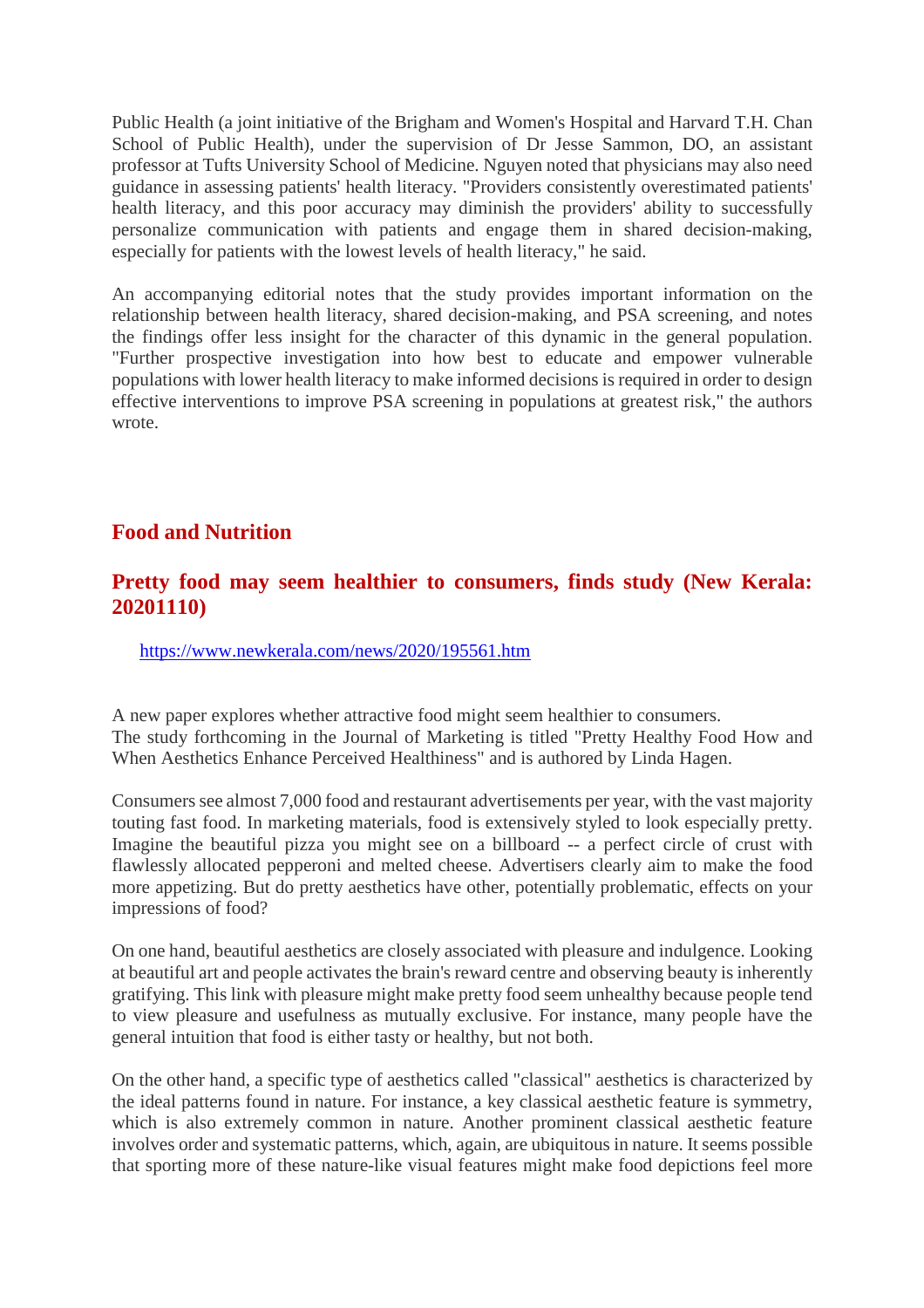natural. Seeming more natural, in turn, may make the food seem healthier because people tend to consider natural things (e.g., organic food or natural remedies) to be healthier than unnatural things (e.g., highly processed food or synthetic chemicals). So, by virtue of reflecting nature, the same food may seem healthier when it is pretty (compared to when it is ugly).

In a series of experiments, the researcher tested if the same food is perceived as healthier when it looks pretty by following classical aesthetics principles (i.e., symmetry, order, and systematic patterns) compared to when it does not. For example, in one experiment, participants evaluated avocado toast. Everyone read identical ingredient and price information, but people were randomly assigned to see either a pretty avocado toast or an ugly avocado toast (the pictures had previously been, on average, rated as differentially pretty). Despite identical information about the food, respondents rated the avocado toast as overall healthier (e.g., healthier, more nutritious, fewer calories) and more natural (e.g., purer, less processed) if they saw the pretty version compared to the ugly version.

As suspected, the difference in naturalness judgments drove the difference in healthiness judgments. Judgments of other aspects, like freshness or size, were unaffected. Experiments with different foods and prettiness manipulations returned the same pattern of results, suggesting that the effect is unlikely idiosyncratic to certain pictures.

Importantly, these healthiness judgments affect consumer behaviour. In a field experiment, people were willing to pay significantly more money for a pretty bell pepper than an ugly one, and a substantial portion of this boost in reservation prices was attributable to an analogous boost in healthiness judgments. In another study, even when people had financial incentives to correctly identify which of two foods contained fewer calories, they were more likely to declare a target food to be the lower calorie option when it was pretty than when it was ugly--even though this choice lost them money.

There are some key qualifications. First, the pretty=healthy effect is limited to classical aesthetics. "Expressive" aesthetics do not involve nature-like patterns, but instead please through imaginative execution of creative ideas, such as food cut into fun shapes or arranged to depict a scene. Second, the pretty=healthy bias can be muted by displaying a disclaimer next to the food reminding people that the food was artificially modified.

This effect of classical aesthetic principles has implications for marketers and public health advocates, albeit different ones. Hagen explains that "Classical aesthetics may be a costless and subtle new way to convey naturalness and healthfulness--attributes that consumers increasingly demand in food products. At the same time, pretty food presentation may optimistically distort nutrition estimates and negatively impact dietary decisions. Given these findings, policymakers may want to consider modification disclaimers as an intervention or strengthen regulations around providing objective nutrition information with food images."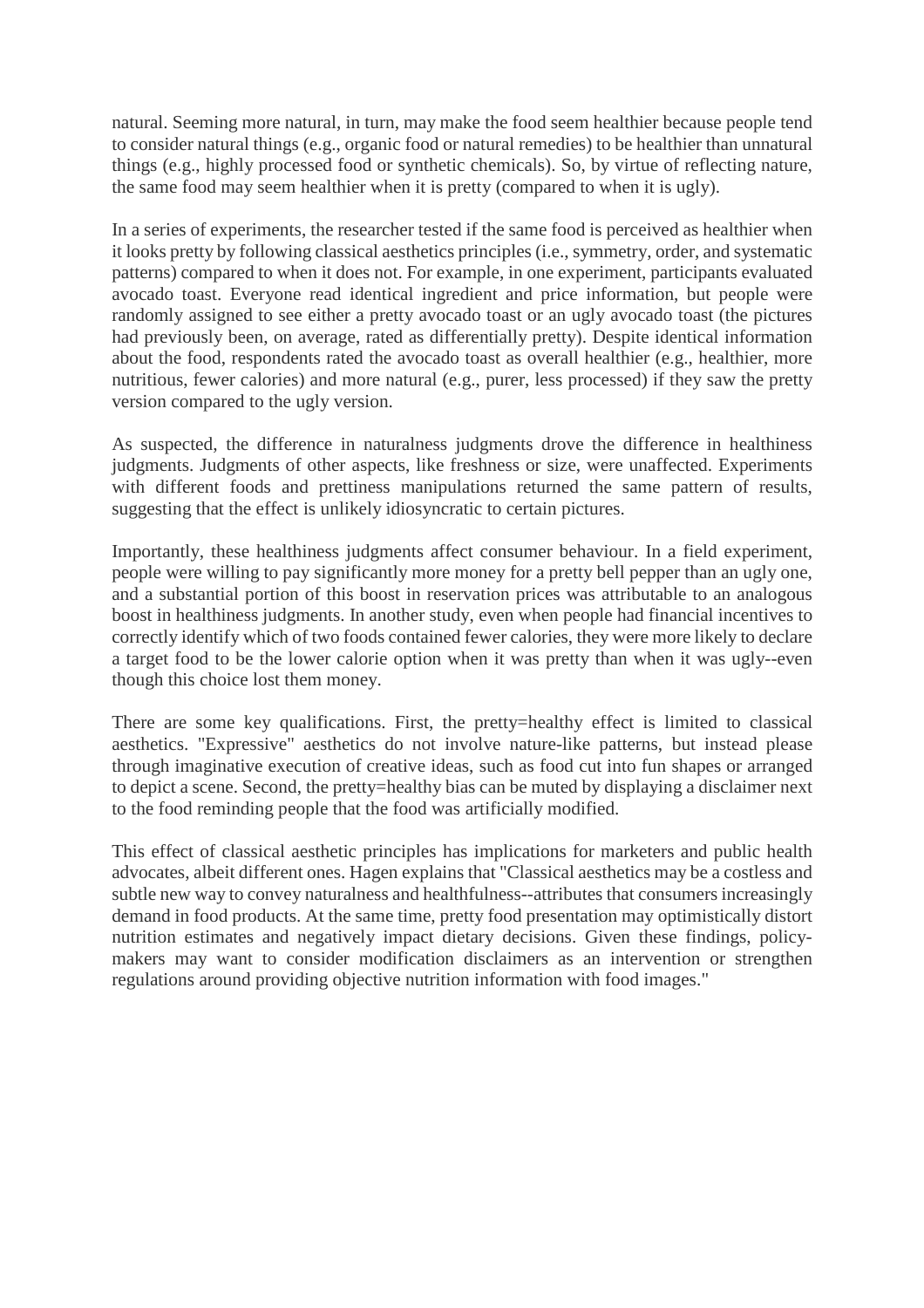#### **Vitamin E**

#### **Palm oil extracted from Vitamin E useful in boosting immune response based on studies on liver cells(New Kerala: 20201110)**

https://www.newkerala.com/news/2020/195547.htm

Vitamin E extracted from palm oil helps in boosting the immune response of the body, suggest the findings of a study conducted on mice liver cells.

Palm oil contains abundant quantities of vitamin E compounds, which include tocopherols and tocotrienols. These compounds have antioxidant effects, which protect cells from damage from toxic chemicals produced by metabolic processes. While tocopherol is a widely known and researched compound, there remains much to learn about tocotrienols.

A team of researchers from Malaysia and Libya recently investigated the effect of tocotrienols extracted from palm oil on mice liver cells. The team investigated the expression levels of genes influenced by a transcription factor Nrf2, and the translocation of the same factor into the cellular nucleus. Nrf2 is known to upregulate phase II drug metabolism in reaction to metabolic processes. The genes activate cellular defense mechanisms.

"Our study is the first in vivo study on the effect of tocotrienols on Nrf2on genetic material in the nucleus," said Azman Abdullah (Universiti Kebangsaan Malaysia), corresponding author of the study.

The team observed that the translocation of Nrf2 in mice liver cells is both dose dependent, and functionally relevant.

"We observed that the maximum effect of Nrf2 translocation into the liver cell nucleus after administration of the palm oil extract occurred in 60 minutes of administration," said Abdullah.

"The increased concentration of liver nuclear Nrf2 corresponded with increased transcript levels of several Nrf2 regulated genes," added Abdullah.

Palm oil is an economical source of vitamin E, and several studies have shown the beneficial effects on the immune system, which include anti-oxidant and anti-cancer activity as well has cytoprotective actions.Researchers hope that these findings pave the way for easily available remedies for a variety of diseases. The current study is published in Current Pharmaceutical Biotechnology.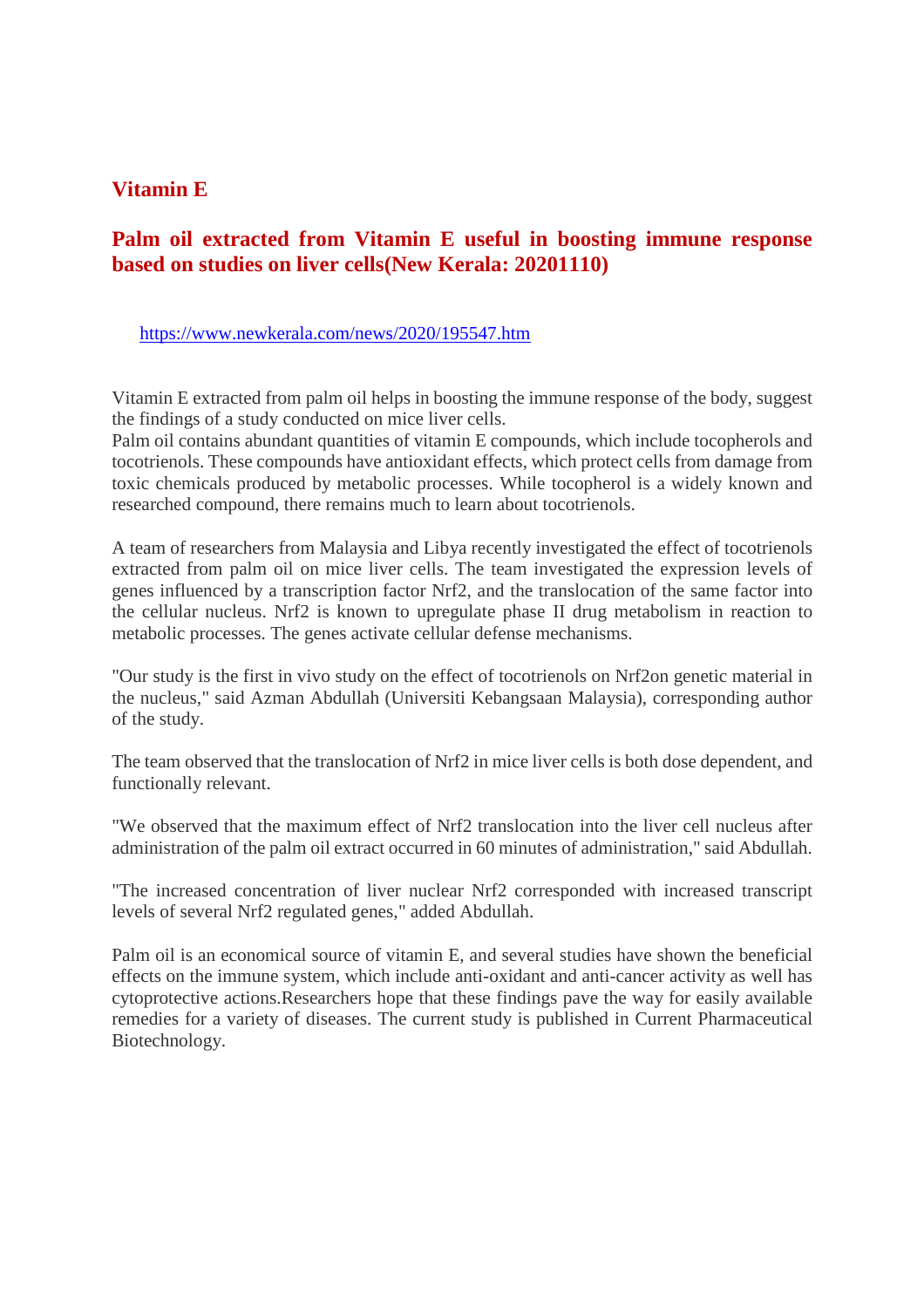#### **Coronavirus (Hindustan: 20201110)**

https://epaper.livehindustan.com/imageview\_441575\_51656224\_4\_1\_10-11- 2020\_3\_i\_1\_sf.html

# सुखद : फाइजर का कोरोना टीका<br>आखिरी ट्रायल में ९०% कारगर

| ऐसे काम करेगी वैक्सीन                                                                                                                                                                                                                                                                                                            | टीके की आहट से वायदा                                                                                                                                                                                                                                                                                                        |
|----------------------------------------------------------------------------------------------------------------------------------------------------------------------------------------------------------------------------------------------------------------------------------------------------------------------------------|-----------------------------------------------------------------------------------------------------------------------------------------------------------------------------------------------------------------------------------------------------------------------------------------------------------------------------|
| इसमें वायरस के जेनेटिक कोड को<br>शरीर में इंजेक्ट किया जाता है ताकि<br>शरीर की प्रतिरोधक क्षमता वायरस से<br>लडने के लिए तैयार हो जाए। रिपोर्ट<br>के मुताबिक, इस वैक्सीन के तीन<br>सप्ताह के भीतर दो डोज लेनी होंगी।<br>कंपनी ने अभी तक भारत में किसी<br>कंपनी से संपर्क नहीं किया है।                                            | सोना २४०० रुपये टूटा<br>फाइजर की कोरोना वैक्सीन के नतीजे<br>आने की खबर के बाद  वायदा बाजार<br>में सोना करीब 2479 रुपये 49688<br>तक आ गया (खबर लिखे जाने तक),<br>चांदी में भी 4283 रुपये की गिरावट<br>देखी गई। > ब्योरा पेज 15                                                                                               |
| सिर्फ इस नतीजे से हम टीके इस्तेमाल<br>की अनुमति नहीं मांग सकते, हमें और<br>नतीजों की दरकार है। इसके बाद हम<br>'बीएनटी 162बी2' वैक्सीन को मंजुरी<br>देने के लिए आवेदन करेंगे। सब सही<br>रहा तो इस माह के आखिर तक टीके<br>के इस्तेमाल की अनुमति मिल जाएगी।<br>दुनियाभर में एक दर्जन से ज्यादा<br>टीके परीक्षण के अंतिम चरण में हैं | लेकिन फाइजर पहली वैक्सीन है जिसने<br>प्रभावी नतीजे दिखाए हैं। रूस व चीन<br>ने भी वैक्सीन बनाने का दावा किया है<br>लेकिन अभी उनका तीसरे चरण का<br>परीक्षण किया जा रहा है। फाइजर को<br>उम्मीद है कि वो इस साल अंत तक पांच<br>करोड डोज उपलब्ध करा सकेगी। साल<br>2021 के अंत तक 1.3 अरब डोज<br>तैयार करने की कंपनी की योजना है। |

न्यूयॉर्क | एजेंसियां

कोरोना से कराह रही दनिया के लिए राहत भरी खबर। अमेरिका की दिग्गज कंपनी फाइजर ने सोमवार को दावा किया कि उनके द्वारा तैयार टीका कोरोना वायरस के इलाज में 90% से अधिक प्रभावी पाया गया है। इसे दुनिया का पहला टीका बताया जा रहा जो आखिरी चरण के परीक्षण में इतना सफल रहा। फाइजर जर्मन कंपनी बायोएनटेक के साथ मिलकर टीके का निर्माण कर रही है। कंपनी ने कहा कि अब तक छह देशों में 43.500 लोगों पर टीके का परीक्षण किया गया लेकिन किसी भी वालंटियर में दुष्प्रभाव नजर नहीं आए। हालांकि, कंपनी ने अभी तक सिर्फ 94 वालंटियर के नतीजे जारी किए हैं।

फाइजर के सीईओ अल्बर्ट बोर्ला ने कहा कि यह बड़ी उम्मीद है लेकिन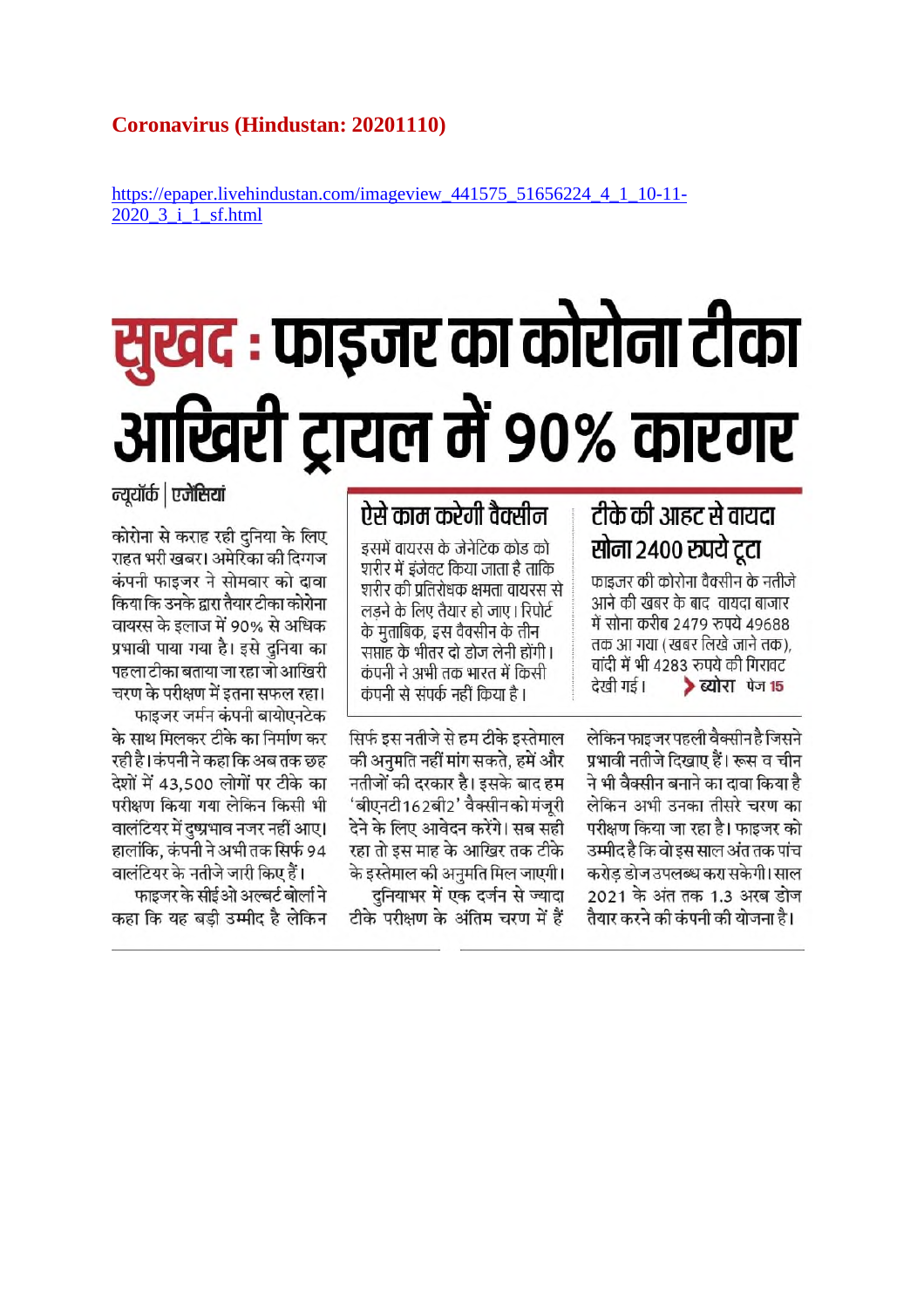#### **Vitamin D (Hindustan: 20201110)**

https://epaper.livehindustan.com/imageview\_441576\_51397836\_4\_1\_10-11-2020\_4\_i\_1\_sf.html